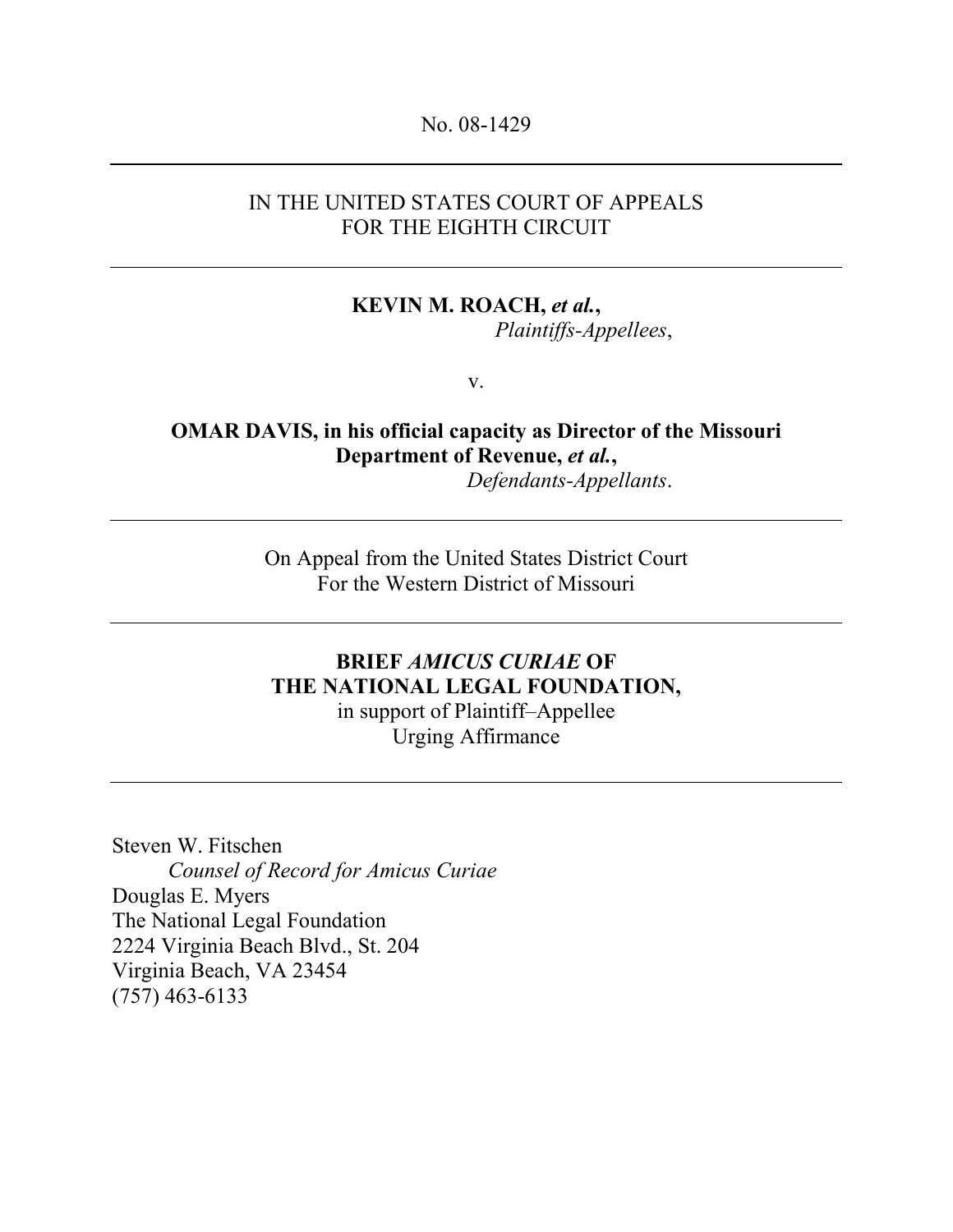### FRAP RULE 26.1 DISCLOSURE STATEMENT

Amicus Curiae The National Legal Foundation has not issued shares to the public, and it has no parent company, subsidiary, or affiliate that has issued shares to the public. Thus, no publicly held company can own more than 10% of stock.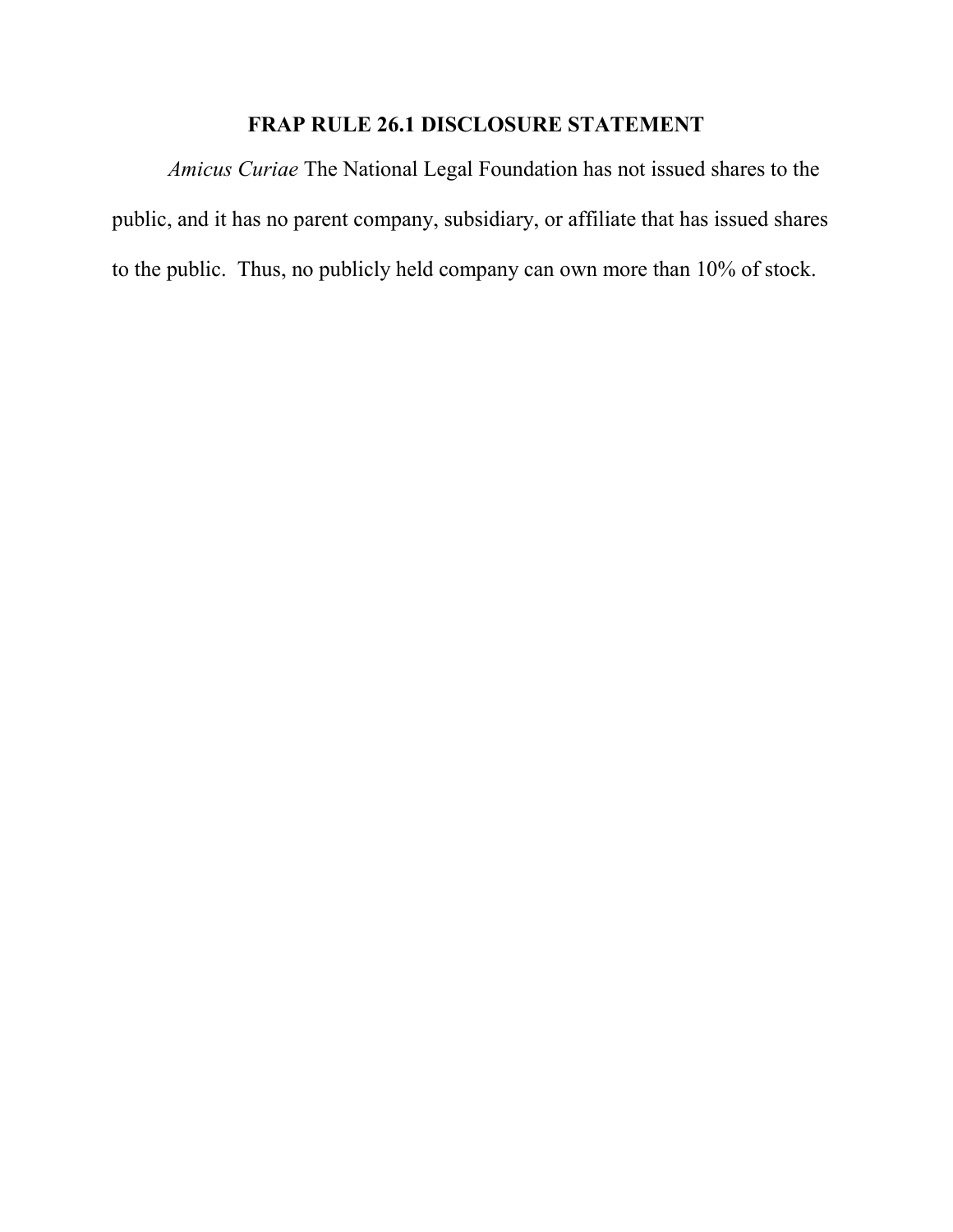# TABLE OF CONTENTS

| I. |           | NO DOCTRINE OF IMMUNITY APPLIES BECAUSE<br>THE MEMBERS OF THE JOINT COMMITTEE WERE<br><b>SUED IN THEIR OFFICIAL CAPACITIES AND</b><br><b>BECAUSE THE DENIAL OF CHOOSE LIFE'S</b><br><b>APPLICATION FOR SPECIALTY LICENSE PLATE</b><br>WAS THE PERFORMANCE OF AN ADMINISTRATIVE,                                                                                                                                      |  |  |  |
|----|-----------|----------------------------------------------------------------------------------------------------------------------------------------------------------------------------------------------------------------------------------------------------------------------------------------------------------------------------------------------------------------------------------------------------------------------|--|--|--|
|    | A.        | Qualified immunity is not available to the Joint<br>Committee because its members were sued in their<br>official capacities and no damages were sought against                                                                                                                                                                                                                                                       |  |  |  |
|    | <b>B.</b> | Legislative, or "speech or debate" type, immunity is<br>similarly unavailing to the Joint Committee because no<br>damages are sought against the individual members of<br>the Joint Committee, and they were acting outside their<br>role where legislators traditionally have the power to act.<br>Legislative immunity is inapplicable in the instant<br>1.<br>matter because Choose Life has not sued for damages |  |  |  |
|    |           | 2.<br>Because the Joint Committee was not engaged in<br>legislative activity, its actions in denying Choose<br>Life's application for a specialty license plate are not                                                                                                                                                                                                                                              |  |  |  |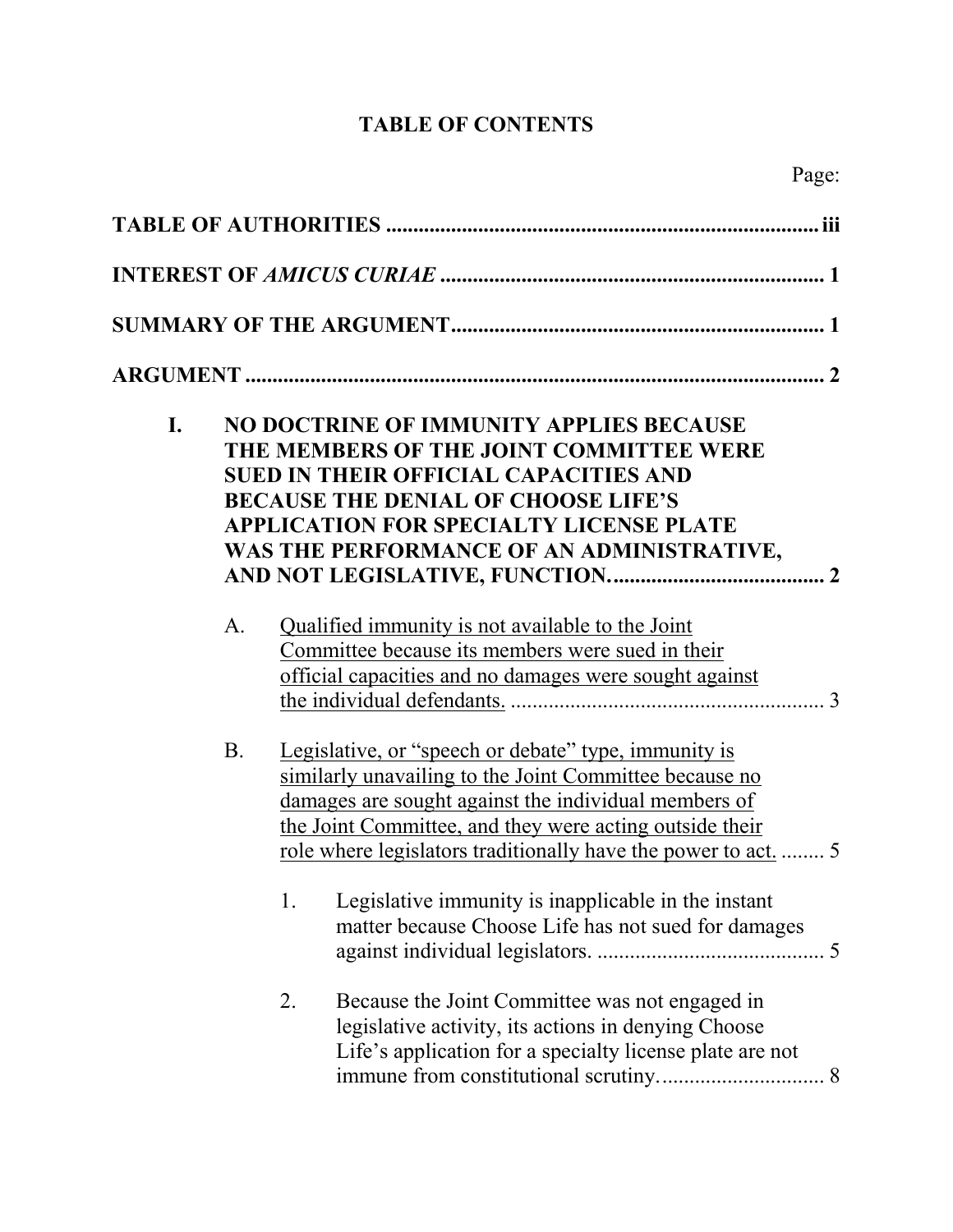| Н. | PERMITTING PRIVATE CITIZENS TO CARRY THE<br><b>ABORTION DEBATE TO SPECIALTY LICENSE</b><br>PLATES IS CONSISTENT WITH THE ACTIONS OF<br><b>MISSOURI'S GOVERNMENT BECAUSE IT HAS</b><br><b>REPEATEDLY PROPOSED AND OFTEN PASSED</b> |                                                                                                                                                                                                                                   |    |
|----|-----------------------------------------------------------------------------------------------------------------------------------------------------------------------------------------------------------------------------------|-----------------------------------------------------------------------------------------------------------------------------------------------------------------------------------------------------------------------------------|----|
|    | А.                                                                                                                                                                                                                                | Since the late 1980s, all three branches of Missouri's<br>government have participated in the abortion controversy,<br>demonstrating the state's willingness to tolerate vigorous                                                 |    |
|    | <b>B</b> .                                                                                                                                                                                                                        | The Joint Committee has engaged in baseless "litigation"<br>posturing" by claiming that the state of Missouri<br>wants to ignore and evade the abortion debate when<br>it is evident that the state intends to prominently engage | 14 |
|    |                                                                                                                                                                                                                                   |                                                                                                                                                                                                                                   | 19 |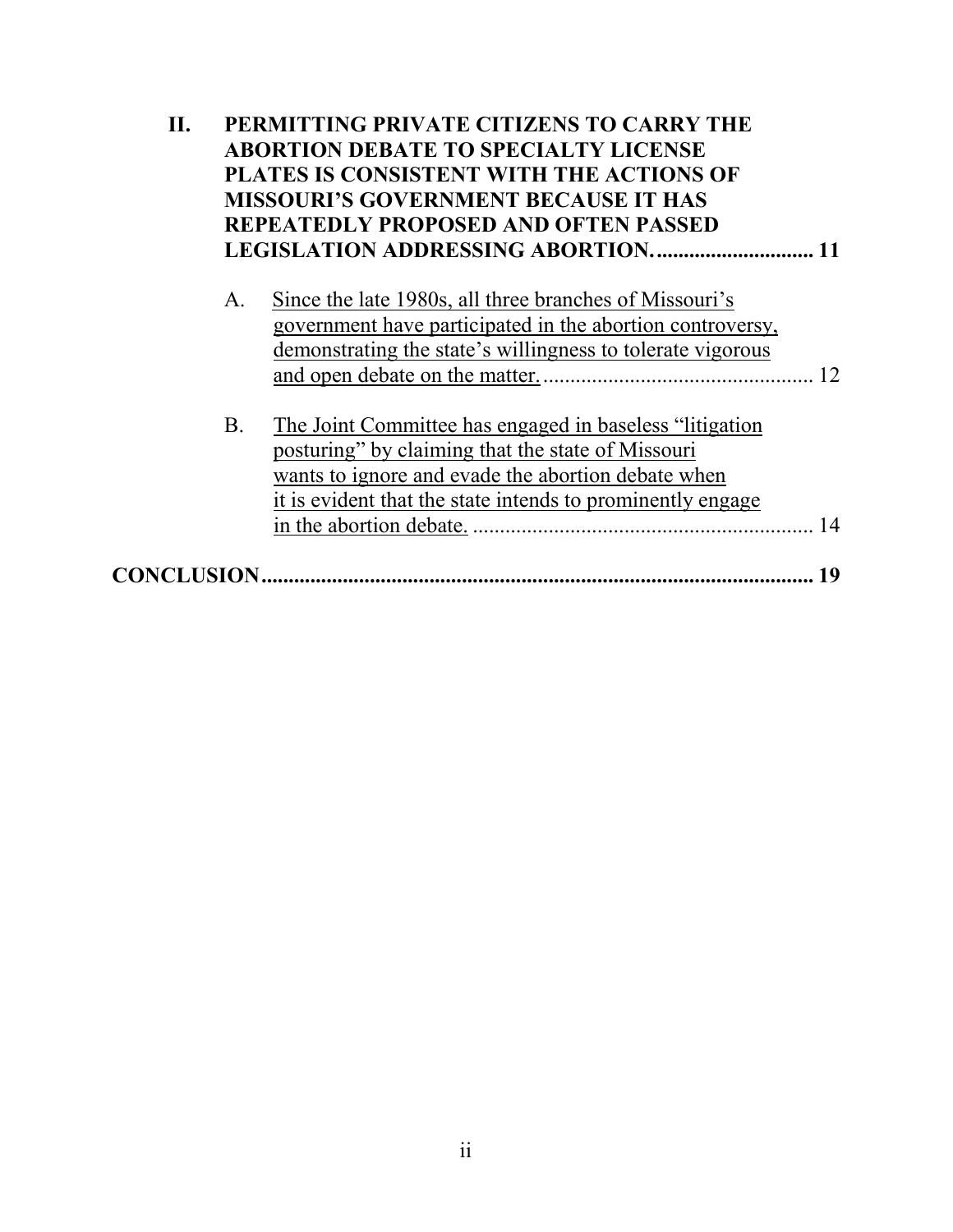### TABLE OF AUTHORITIES

### Cases:

| Choose Life of Mo., Inc. v. Vincent, No. 06-0443,                          |
|----------------------------------------------------------------------------|
|                                                                            |
|                                                                            |
| Gorman Towers, Inc. v. Bogoslavsky, 626 F.2d 607 (8th Cir. 1980)  3, 6     |
|                                                                            |
|                                                                            |
| Iowa Express Distribution, Inc. v. NLRB, 739 F.2d 1305 (8th Cir. 1984)  15 |
|                                                                            |
|                                                                            |
| Lake County Estates, Inc. v. Tahoe Reg'l Planning Agency,                  |
|                                                                            |
| Lipsig. v. Nat'l Student Mktg. Corp., 663 F.2d 178 (D.C. Cir. 1980)  14    |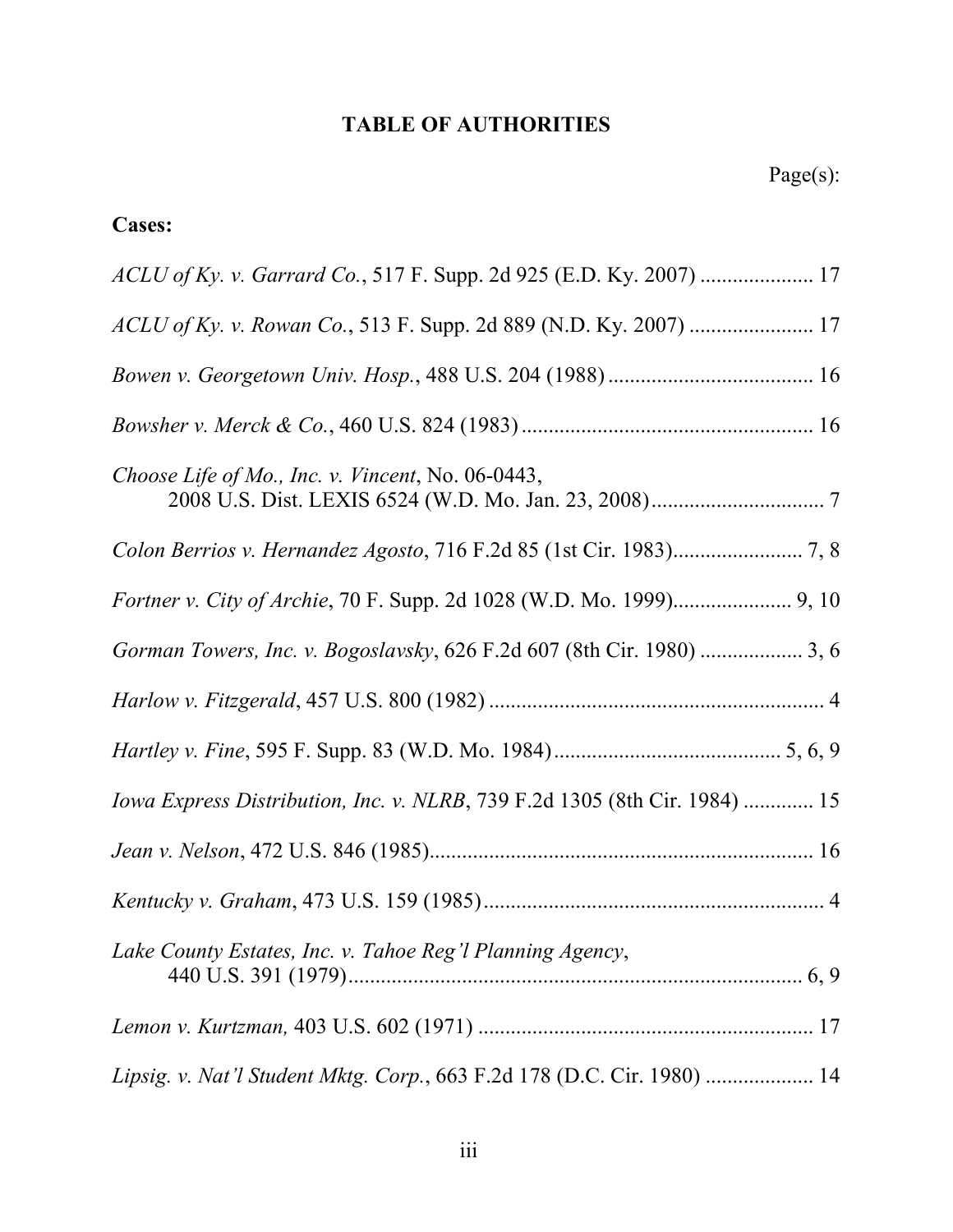| Planned Parenthood of Kan. & Mid-Mo. Inc. v. Nixon, |  |
|-----------------------------------------------------|--|
|                                                     |  |
|                                                     |  |
|                                                     |  |
| <b>Constitutions and Statutes:</b>                  |  |
|                                                     |  |
|                                                     |  |
| Equal Access to Justice Act, Pub. L. No.            |  |
|                                                     |  |
|                                                     |  |
|                                                     |  |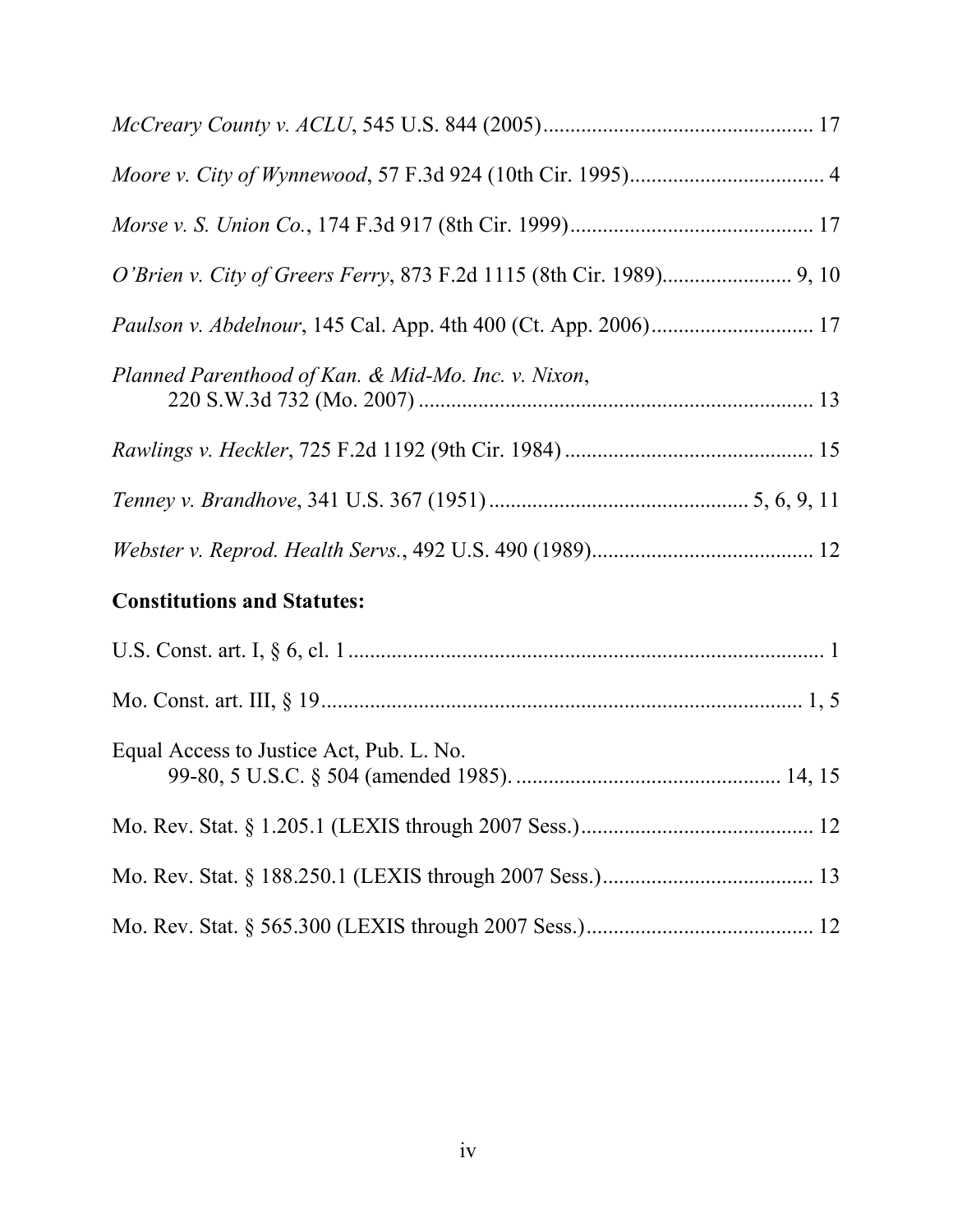### **Other Sources:**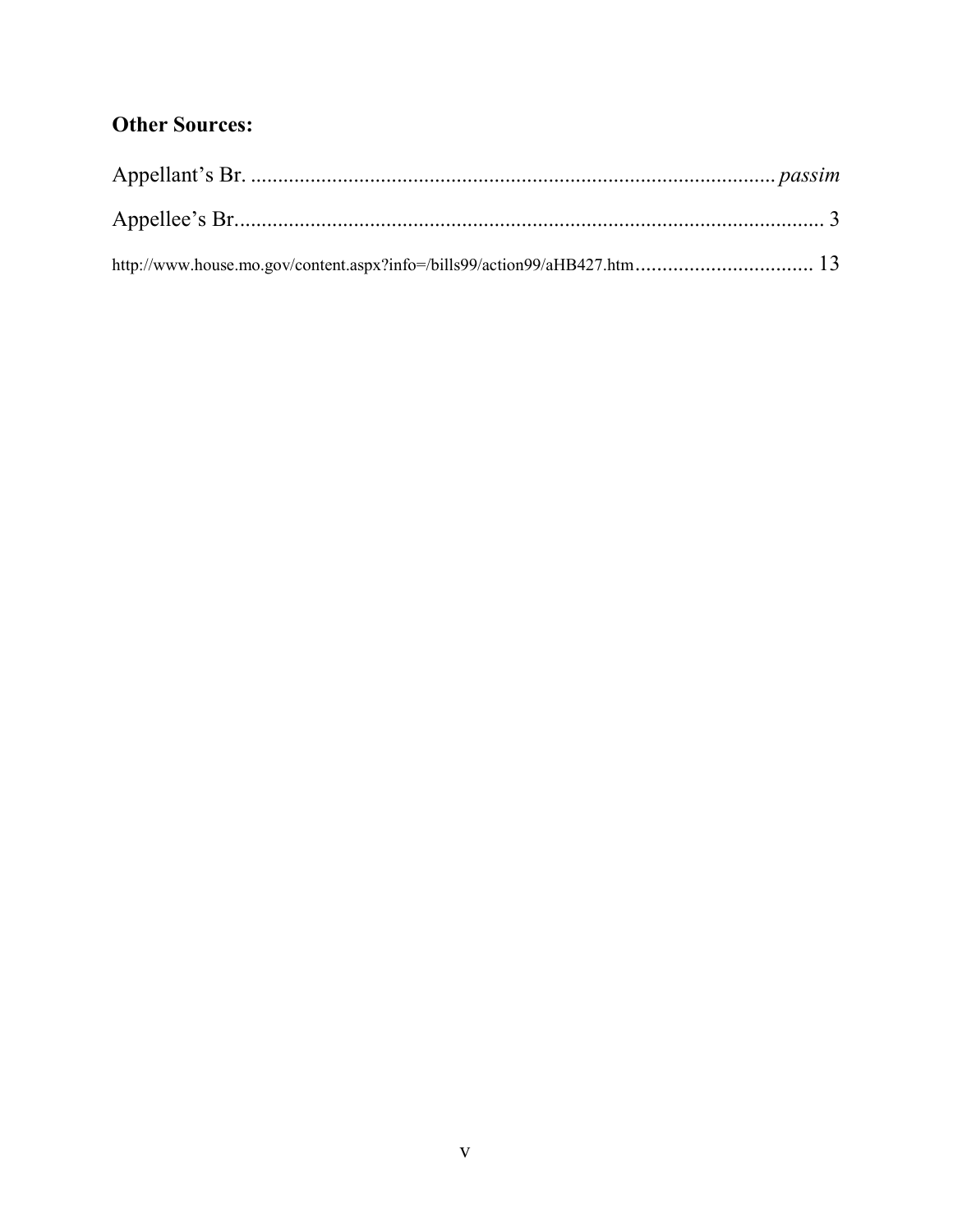#### INTEREST OF THE AMICUS CURIAE

The National Legal Foundation (NLF) is a public interest law firm dedicated to the defense of First Amendment liberties and to the restoration of the moral and religious foundation on which America was built. The NLF and its donors and supporters, including those in Missouri, are vitally concerned with the outcome of this case because of the effect it will have on the rights of individual speakers to express their consciences on the abortion controversy.

The NLF submits this Brief pursuant to consent from Counsel for all Parties.

#### SUMMARY OF THE ARGUMENT

This Brief makes one argument not made by the Appellees (hereinafter collectively referred to as "Choose Life") and expands upon one argument made by Choose Life. Your Amicus argues that Appellants (hereinafter collectively referred to as the "Joint Committee") wrongly seek to shield their actions by qualified or common law legislative immunity, similar to that protected in the Speech or Debate Clause of the United States Constitution and in Article III § 19 of the Missouri Constitution. Amicus further argues that the Joint Committee disingenuously takes a baseless litigation posture that it knew or should have known was false concerning the nature of the abortion controversy in Missouri.

The Brief explains that neither qualified nor legislative *(i.e.* "speech or debate" type) immunity is proper when the suit is not one for damages against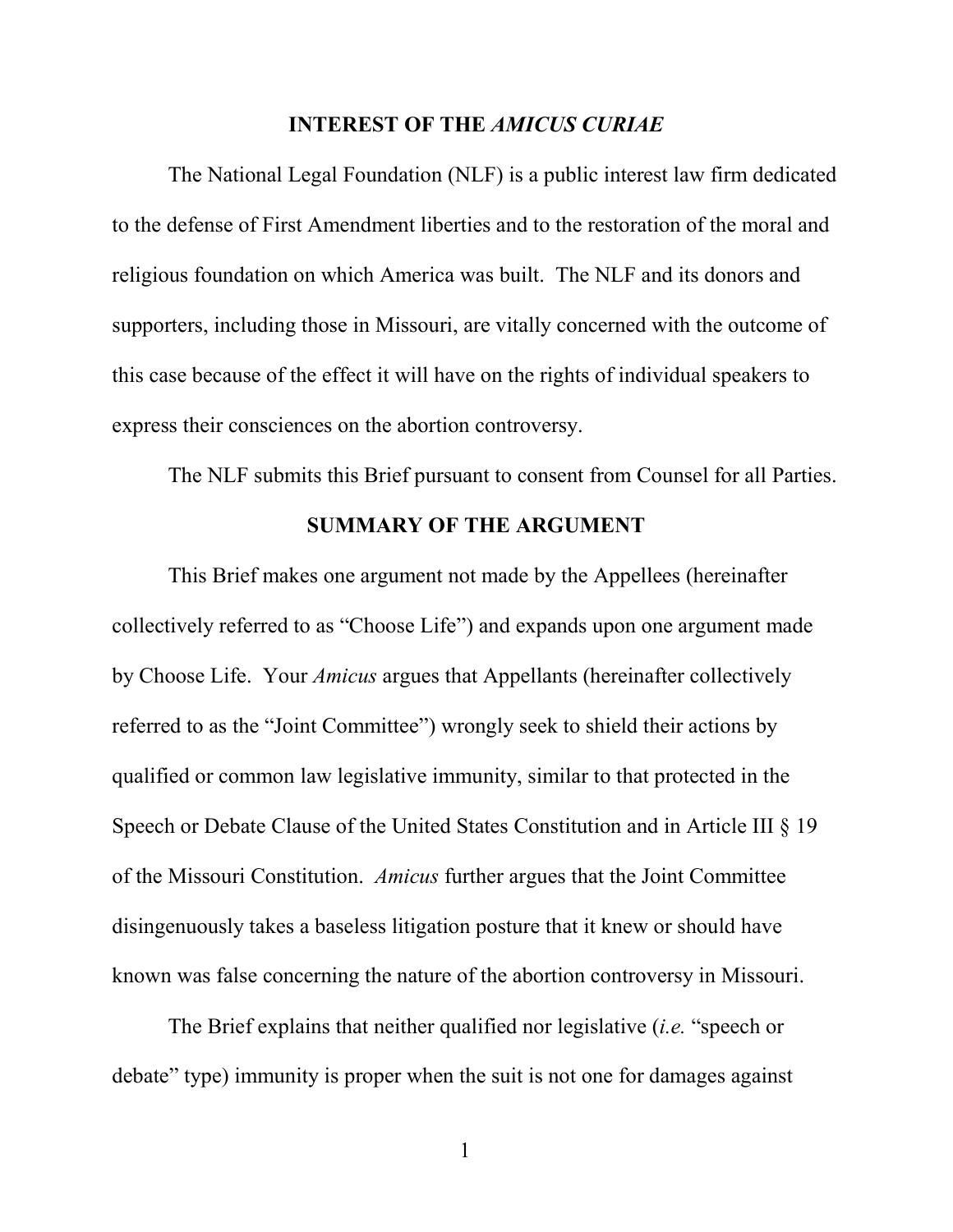government officials individually. Rather, because Choose Life sued the Joint Committee by naming its members in their official capacities, no immunity is available. The Brief also explains why the Joint Committee's denial of Chose Life's specialty license plate was not an act within the legitimate sphere of legislative activities.

Further, because Missouri has a decades-long history of vibrant debate over abortion, opening a forum for private citizens to voice an opinion in the matter is entirely consistent with Missouri's governmental history.

#### ARGUMENT

### I. NO DOCTRINE OF IMMUNITY APPLIES BECAUSE THE MEMBERS OF THE JOINT COMMITTEE WERE SUED IN THEIR OFFICIAL CAPACITIES AND BECAUSE THE DENIAL OF CHOOSE LIFE'S APPLICATION FOR SPECIALTY LICENSE PLATE WAS THE PERFORMANCE OF AN ADMINISTRATIVE, AND NOT LEGISLATIVE, FUNCTION.

The Joint Committee has argued that it is immune from suit because its

members are "legislators, not administrators or hired state employees."

(Appellant's Br. 34.) The Joint Committee further argues that "legislative bodies .

. . are given immunity for statements and actions taken while performing

legislative acts." (Appellant's Br. 34.) Although not plainly set forth in its brief,

the legislative immunity—also sometimes called "speech or debate" immunity—

the Joint Committee appears to seek is ordinarily absolute but only available for

legislators when conducting legislative acts and "defeats a damage suit at the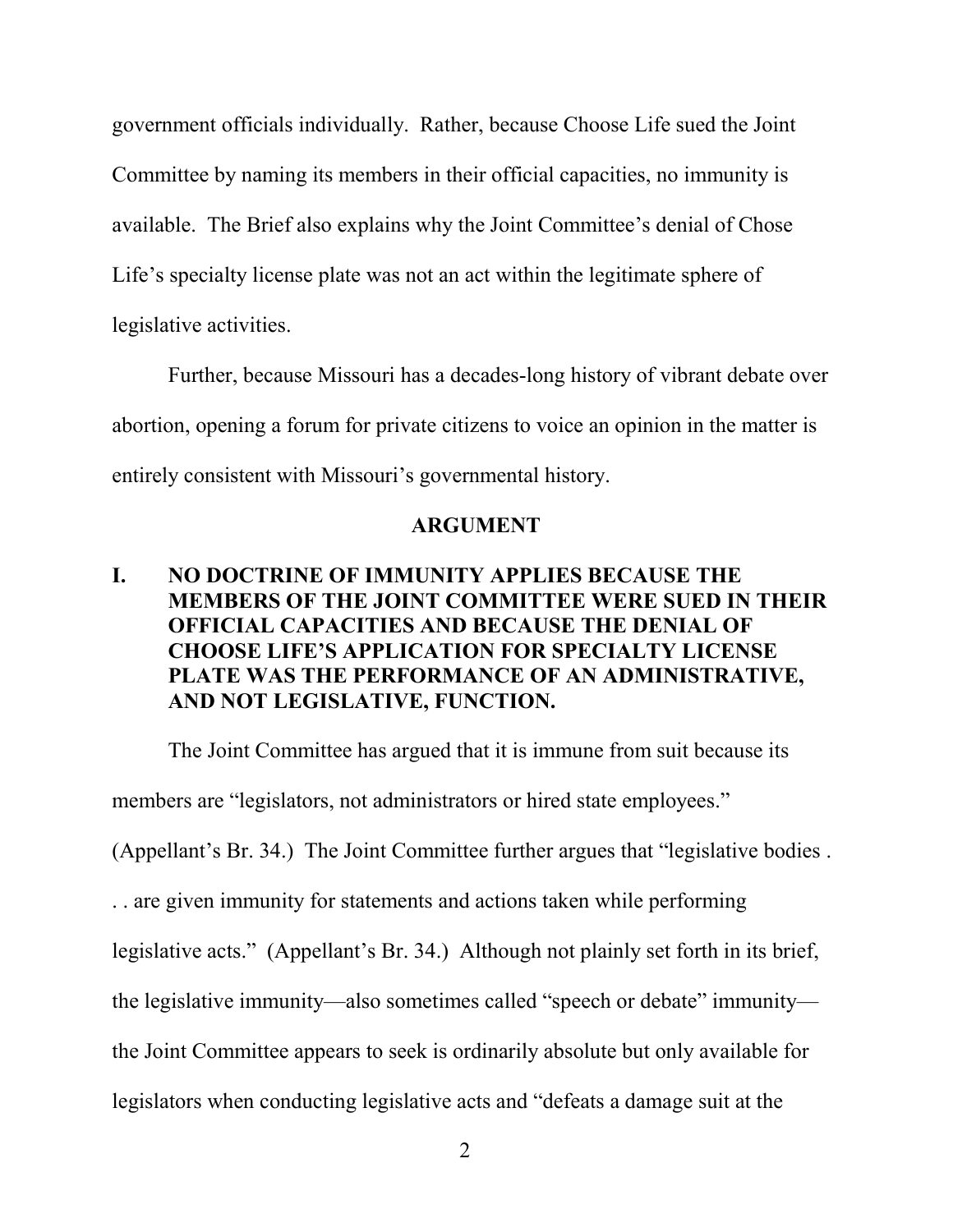pleading stage, once it appears the actions complained of were within the immunity's scope." *Gorman Towers, Inc. v. Bogoslavsky,* 626 F.2d 607, 611-12 (8th Cir. 1980).

Notably, the Joint Committee has not argued for qualified immunity, a doctrine by which a more general category of governmental officials is shielded from liability, provided, among other things set out more fully below, the "evidence shows that those actions were taken in good faith." Id. at 611. Presumably, the Joint Committee did not even attempt to claim it was eligible for qualified immunity because it knew that was a losing argument.

Thus, Choose Life correctly argues in its brief that immunity from suit is not available to the Joint Committee in that they are not being sued as legislators and that their actions were not legislative. (Appellee's Br. 24  $\&$  n.1.) Your *Amicus* expands upon Choose Life's arguments to demonstrate further that whether the Joint Committee seeks shelter from a speech or debate style immunity or from qualified immunity, neither is available to it for its unilateral closing of the specialty license plate forum that the Missouri legislature has opened.

A. Qualified immunity is not available to the Joint Committee because its members were sued in their official capacities and no damages were sought against the individual defendants.

Qualified immunity is available to "government officials performing discretionary functions . . . [provided] their conduct does not violate clearly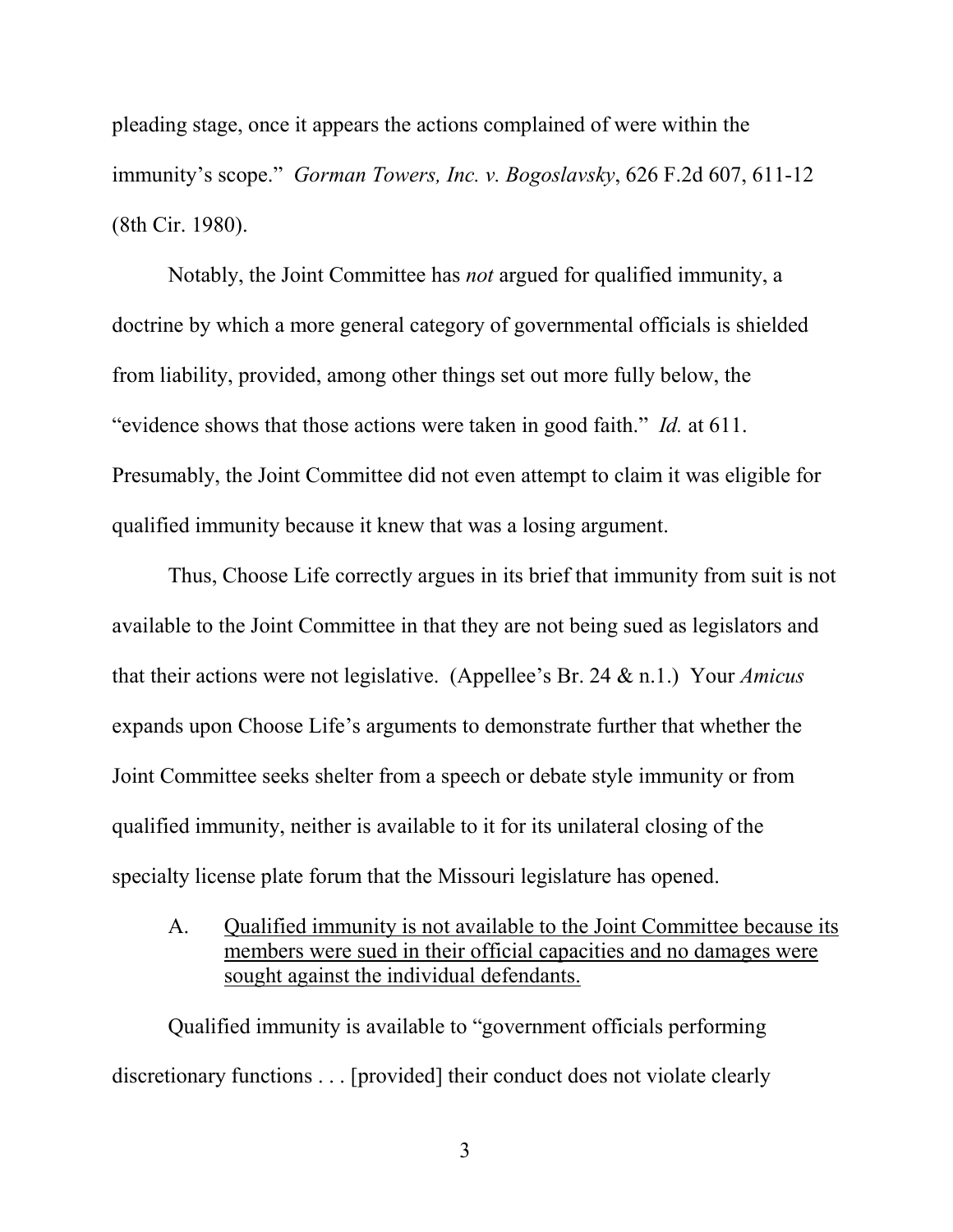established statutory or constitutional rights of which a reasonable person would have known." *Harlow v. Fitzgerald*, 457 U.S. 800, 818 (1982). The protection, provided, however, is only against "civil damages," id., and only when the defendants have been sued in their individual capacities. Moore v. City of Wynnewood, 57 F.3d 924, 929 n.4 (10th Cir. 1995); Kentucky v. Graham, 473 U.S. 159, 166 (1985). This narrow application of qualified immunity exists because once defendants are sued in their official capacities, the suit is against the entity the official represents and is not a suit against the official personally—the caveat being that the government entity "receive[] notice and opportunity to respond." Id.

Thus, in the instant matter, the Joint Committee is afforded no protection under a theory of qualified immunity. First, Choose Life is not seeking "civil damages" against the individual members of the Joint Committee. See Harlow, 457 U.S. at 818. Second, as the case heading plainly sets out, the members of the Joint Committee were sued in their official capacities, making the instant case not against the individuals per se, but rather against the state of Missouri. See Graham, 473 U.S. at 166. As such, qualified immunity does not apply.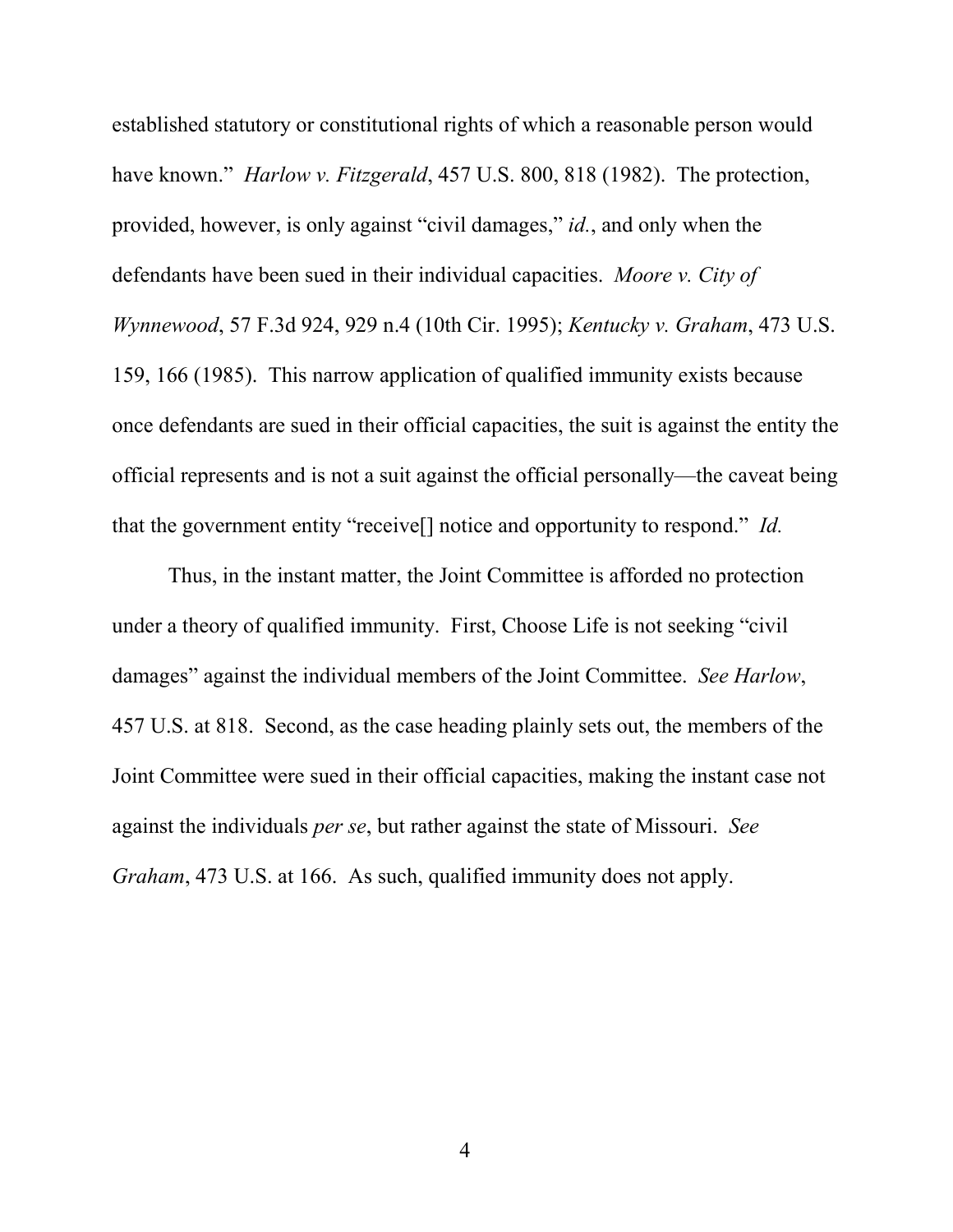B. Legislative, or "speech or debate" type, immunity is similarly unavailable to the Joint Committee because no damages are sought against the individual members of the Joint Committee, and they were acting outside their role where legislators traditionally have the power to act.

As set out briefly above, the Joint Committee seeks immunity from suit based upon a somewhat cryptic reference to the fact that the members of the Joint Committee are legislators. (Appellant's Br. 34.) Although Missouri's legislators are afforded absolute immunity from damage suits brought against them for actions taken within traditional legislative roles, the instant case is not a damage suit, nor were the members of the Joint Committee acting within traditional legislative roles when they denied Choose Life's application for a specialty license plate. Therefore, legislative immunity does not apply.

> 1. Legislative immunity is inapplicable in the instant matter because Choose Life has not sued for damages against individual legislators.

Absolute legislative immunity for state legislators derives from the common law, having crossed the ocean from England and achieving official recognition in the Speech or Debate Clause of the United States Constitution, providing federal legislators immunity within the four corners of the document. Hartley v. Fine, 595 F. Supp. 83, 84-85 (W.D. Mo. 1984). See, also, Tenney v. Brandhove, 341 U.S. 367, 372-73 (1951). Missouri has also codified speech or debate style immunity for its legislators within its own constitution. Mo. Const. art. III § 19 ("Senators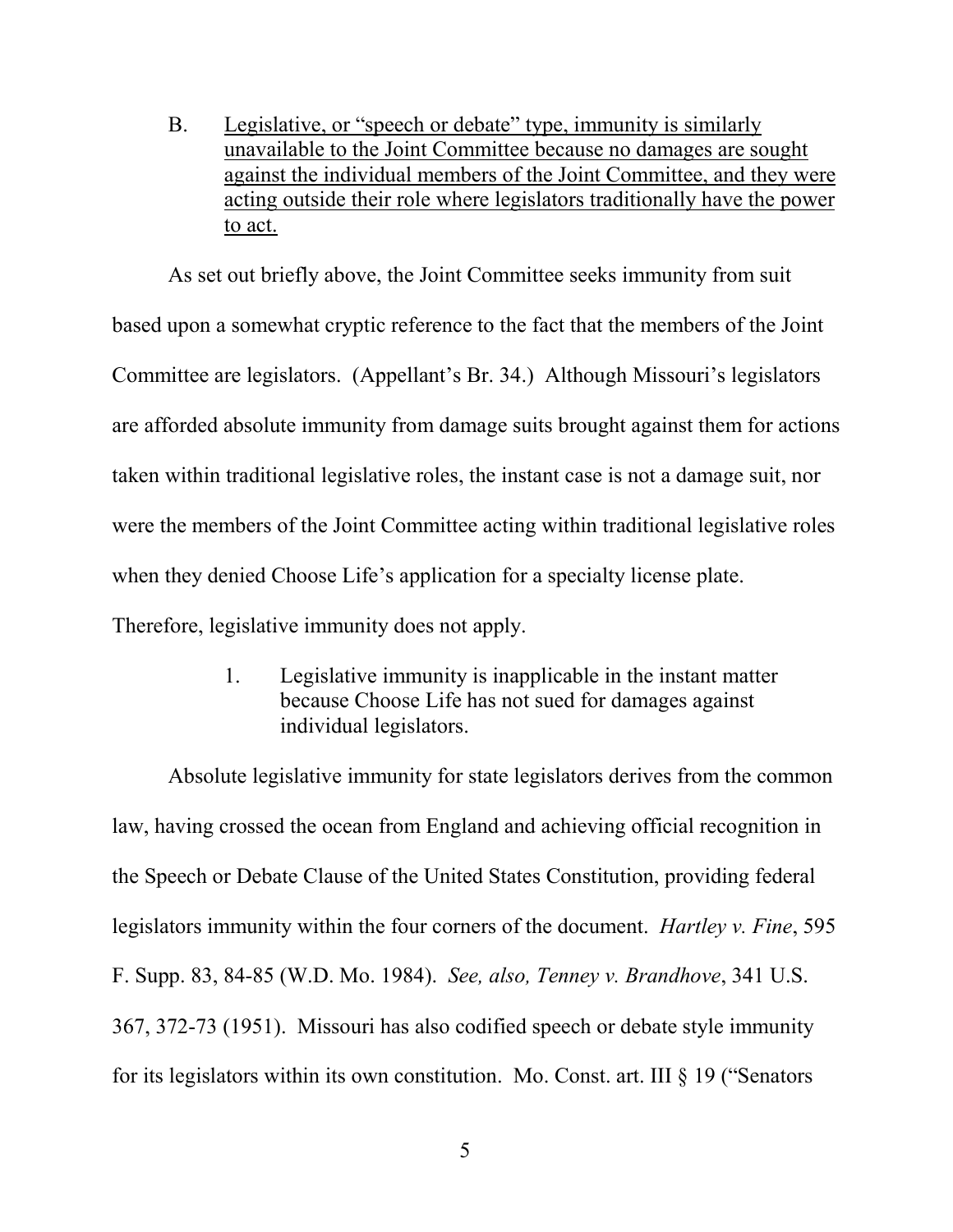and representatives . . . shall not be questioned for any speech or debate in either house in any other place.")

Legislative immunity seeks to ensure that legislators are unimpeded by any fear of personal prosecution for legislative action they may take while representing their constituents. Lake County Estates, Inc. v. Tahoe Reg'l Planning Agency, 440 U.S. 391, 404-06 (1979). However, and especially important to the instant case, protection from suit under a theory of legislative immunity generally only applies to damage suits against public officials in their individual capacities. Tenney, 341 U.S. at 371; Gorman Towers, 626 F.2d at 611; and Hartley, 595 F. Supp. at 85. Therefore—subject only to a narrow exception discussed below which is inapplicable in the instant case—a suit for injunctive relief naming a legislator in his official capacity is outside the bounds of any reasonable application of legislative immunity.

Here, Choose Life has filed suit against the Joint Committee, challenging the facial validity of two sections of Missouri's specialty plate laws and seeking injunctive relief as a remedy. None of the Joint Committee was named personally in the suit, and all the named defendants, whether having voted for or against Choose Life's specialty plate application, are represented by a single attorney under a unified defense theory. (See, e.g., Appellant's Br. Cover Sheet (counsel of record for all Joint Committee are from the state's attorney general's office).)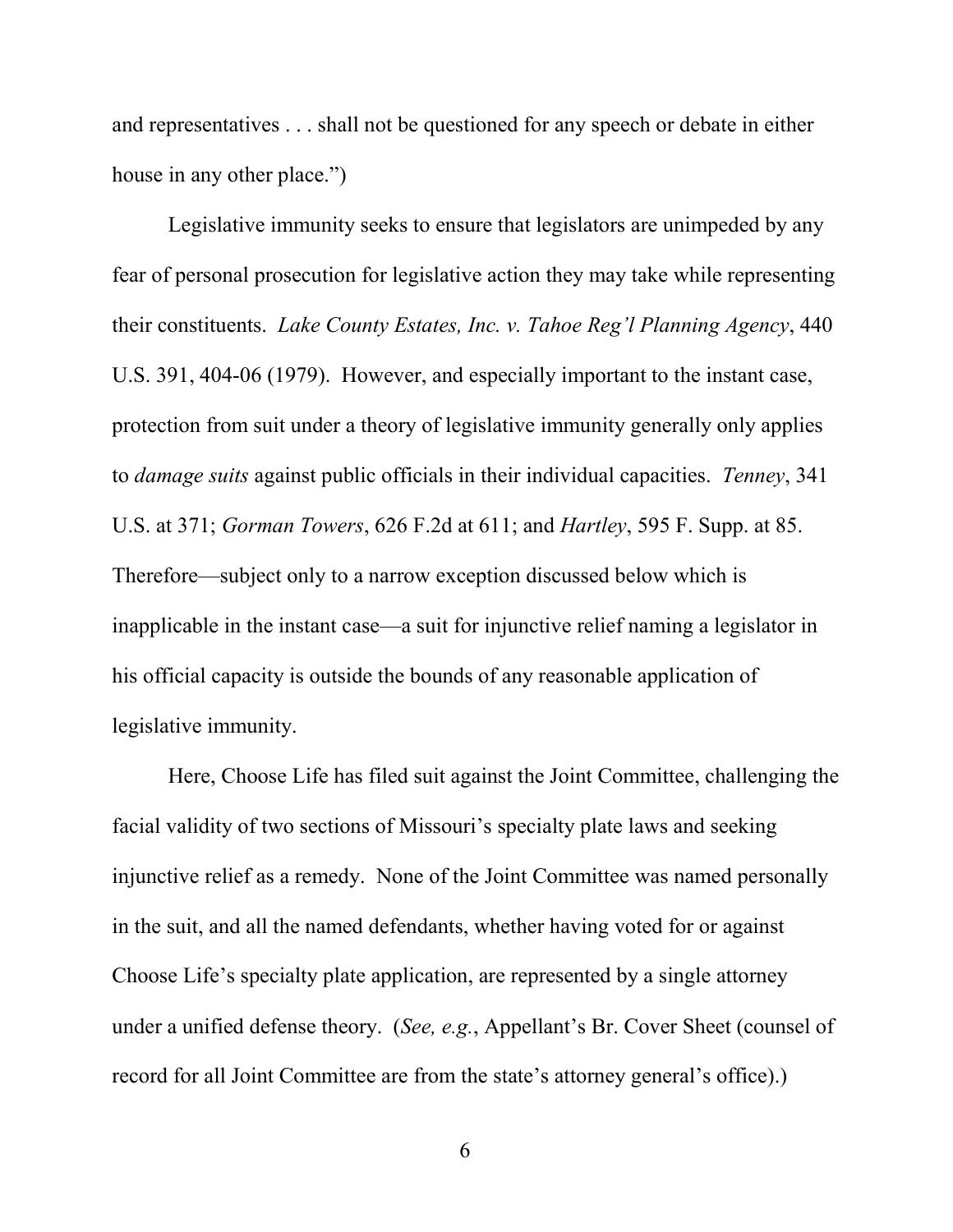Furthermore, the Order of the court below in no way suggests liability to the individuals on Joint Committee and even goes so far as to refer to a singular "defendant" throughout the Order.<sup>1</sup> See Choose Life of Mo., Inc. v. Vincent, No. 06-0443, 2008 U.S. Dist. LEXIS 6524 at \*25-26 (W.D. Mo. Jan. 23, 2008).

Although a court has, in rare instances, granted legislative immunity in cases seeking injunctive relief, the circumstances surrounding such a situation are quite different from the instant case. For instance, in *Colon Berrios v. Hernandez* Agosto, 716 F.2d 85, 86 (1st Cir. 1983), the court applied legislative immunity to a Puerto Rican senatorial committee being sought to be enjoined from conducting hearings in a high-profile civil rights case. The court held that the committee could not prospectively be prevented from ordering the hearings and other evidence gathering activities because such activities were legitimate legislative activity. Id. at 90. The senatorial committee was not found to be immune from depriving others

 $\overline{a}$ 

 $<sup>1</sup>$  The full text of the Order reads as follows:</sup> Accordingly, it is hereby ORDERED that plaintiffs' Motion for Summary Judgment (Doc. #32) is granted. It is further ORDERED that defendant's [sic] Motion for Summary Judgment (Doc. #34) is denied. It is further ORDERED that the Clerk of the Court shall enter judgment in favor of the plaintiffs. It is further ORDERED that Missouri Statute 21.795(6) is hereby deemed unconstitutional and an injunction shall be entered requiring the defendant [sic] to issue the Choose Life specialty license plate. Choose Life, 2008 U.S. Dist. LEXIS at \*25-26.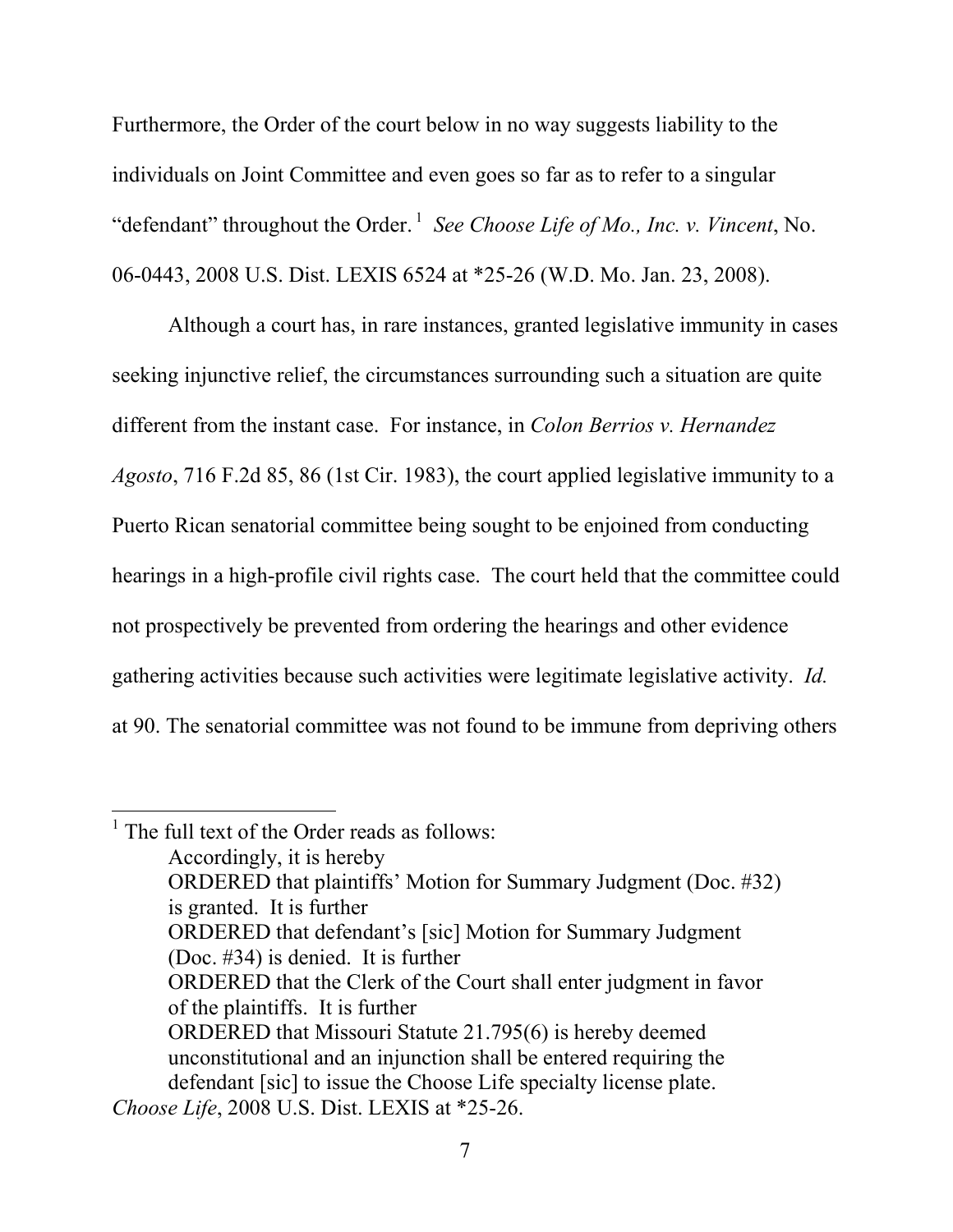of constitutional rights; rather, it was simply permitted to go about an essential component of the legislative process. Id.

Unlike in Colon where the injunction applied to a future event, in the instant case, the Joint Committee has already denied the application making the action ripe for challenge. It is much like in criminal law when a person cannot be preemptively arrested for a crime they seem likely to commit. Further, in Colon, the suit sought to exclude the committee from exercising a right that it had as a governing body—the right to conduct hearings and gather evidence. See id. Here, the injunction is sought to make sure that Missouri's laws are confined within constitutional boundaries. Thus, Colon is inapposite to the instant matter.

It is clear that absent exceptional circumstances not present here, legislative immunity should not be applied to a situation where the relief is not damages from the individual legislators, but injunctive relief from an unconstitutional government action. Therefore, the Joint Committee's claim for immunity falls flat on its face. Because the instant matter is not a "damage suit" against individual legislators, legislative immunity is unavailing to the Joint Committee.

> 2. Because the Joint Committee was not engaged in legislative activity, its actions in denying Choose Life's application for a specialty license plate are not immune from constitutional scrutiny.

In addition to the legislative immunity defense failing because the Joint Committee members were sued in their official capacities, its actions were also not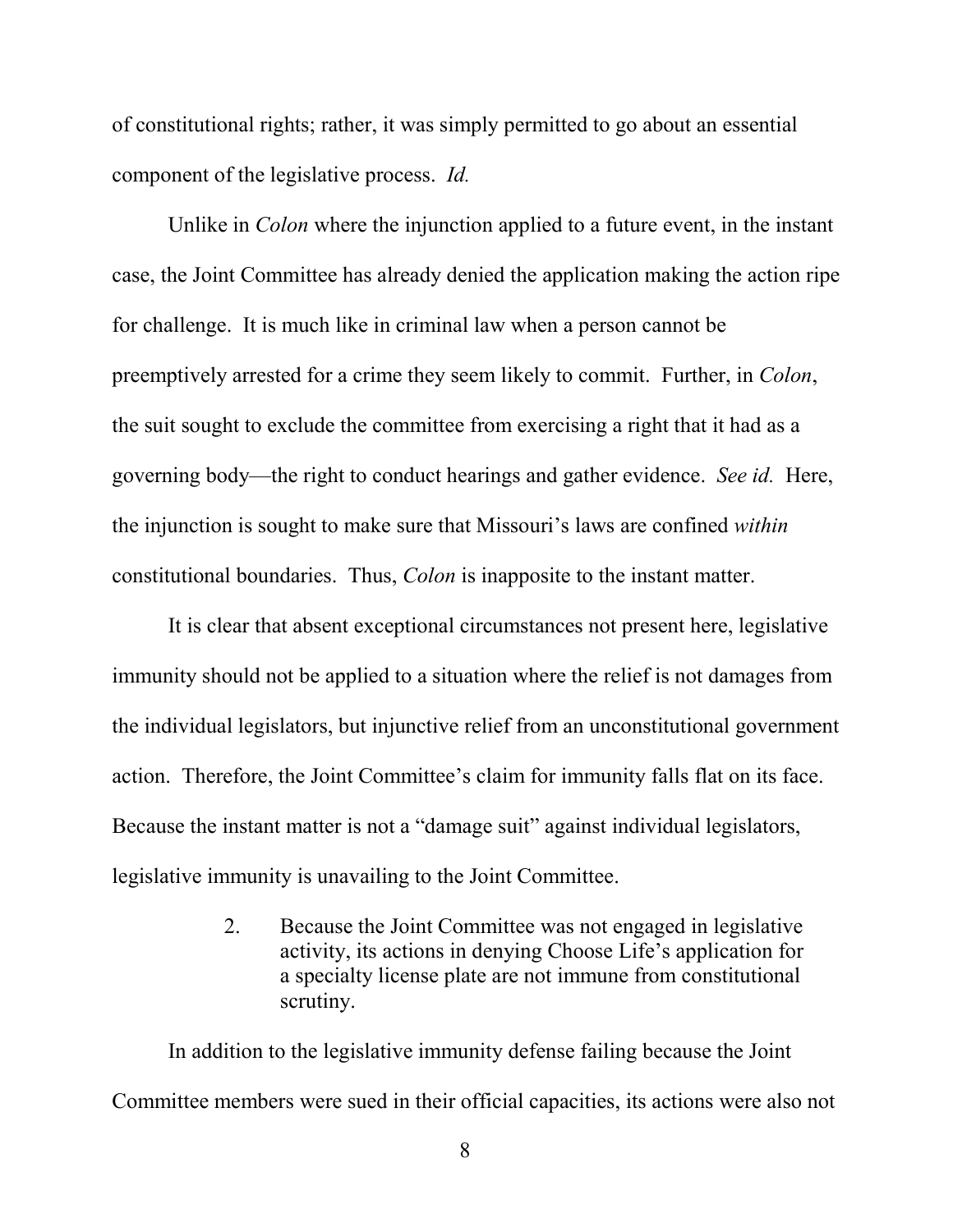legislative and therefore not immune from suit. As set out more fully above, legislative immunity only provides absolute immunity to governmental officials and is only absolute "within its scope," namely to protect them from liability for legislative actions done in their official legislative capacity. Hartley, 595 F. Supp. at 85; Tenney, 341 U.S. at 377-78. The doctrine of legislative immunity seeks to ensure that legislators are unimpeded by any fear of personal prosecution for legislative action they may take while representing their constituents. Lake County Estates, 440 U.S. at 404-06.

Activities that are merely administrative, however, even if conducted by legislators, are not legislative, and therefore not immune. Fortner v. City of Archie, 70 F. Supp. 2d 1028, 1030 (W.D. Mo. 1999). Even "voting does not, in and of itself, establish an act as legislative." Id. Rather, a legislative act is a "formulation of policy governing future conduct for all or a class of the citizenry." O'Brien v. City of Greers Ferry, 873 F.2d 1115, 1119 (8th Cir. 1989). When the facts used to make the decision "'relate to particular individuals or situations' and the decision impacts specific individuals or 'singles out specifiable individuals,' the decision is administrative." Fortner, 70 F. Supp. 2d at 1030 (citations omitted).

O'Brien is especially helpful in evaluating Joint Committee's actions in the instant matter. There, local government officials conducted a special meeting for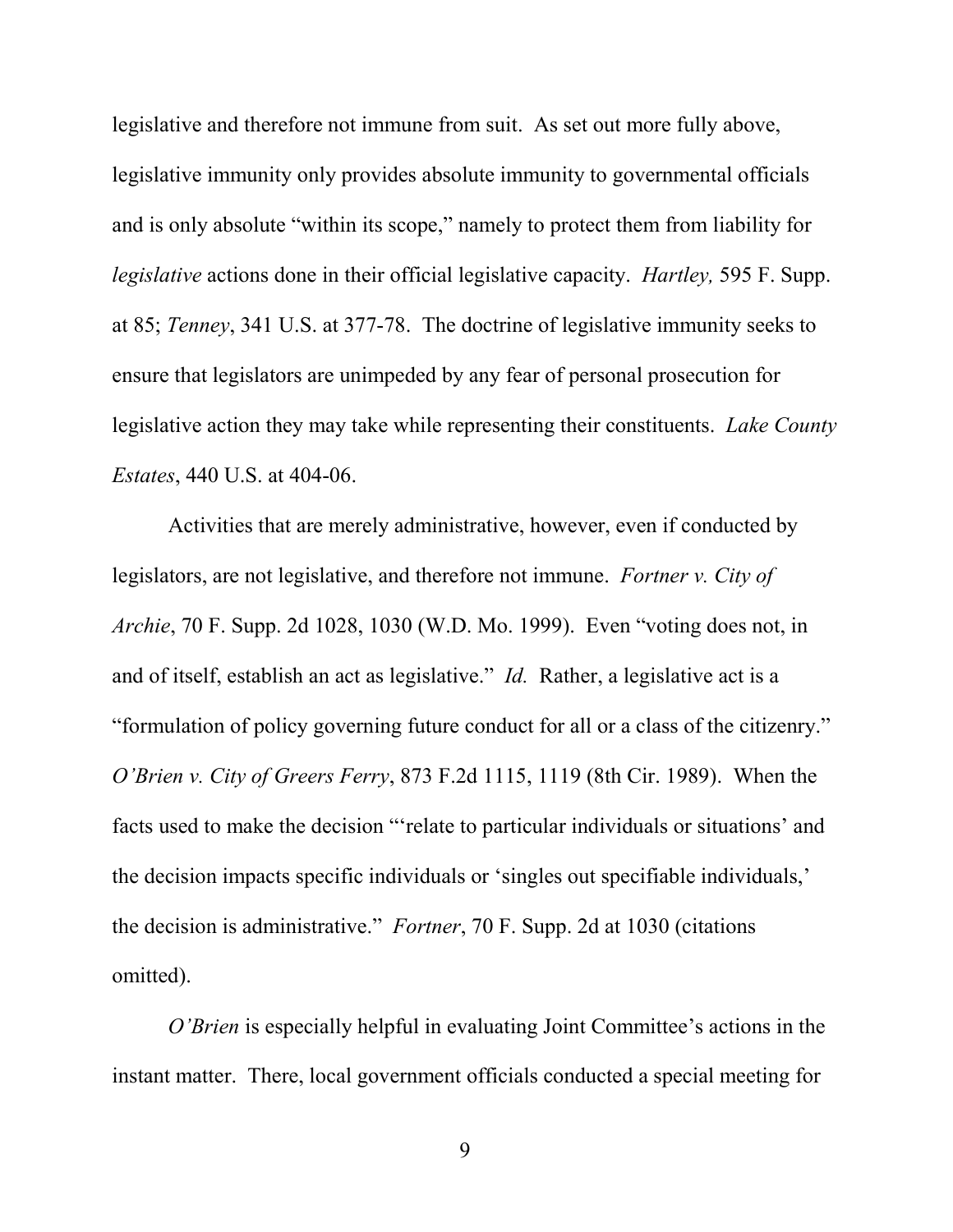the sole purpose of determining whether to appropriate money to defend a party to the suit. O'Brien, 873 F.2d at 1119. The vote on the appropriation was the only business conducted at the special meeting. Id. This Court held that such an act was executive and not legislative and therefore not subject to legislative immunity. Id. at 1119-20.

Furthermore, in Fortner, a local governing body approved raises for two particular individuals, but denied a raise to the plaintiff only, based upon her "status as a married woman." Fortner, 70 F. Supp. 2d at1030. Because the denial to the plaintiff clearly "single[d] out specifiable individuals," the court found it not to be a legislative act and determined that legislative immunity was not appropriate. Id.

As in *Fortner* and *O'Brien*, the Joint Committee simply singled out Choose Life in its denial of the specialty license plate application. They were not "formulat[ing] . . . policy governing future conduct for all or a class of the citizenry." See O'Brien, 873 F.2d at 1119. Rather, they saw an application that a few members of the Joint Committee did not like, and it exercised its unbridled discretion. In light of the fact that *all* the other specialty plate applications were approved by the Joint Committee on the same day that Choose Life's application was denied, the Joint Committee was "singl[ing] out specifiable individuals," which prevents their immunity defense. *See Fortner*, 70 F. Supp. 2d at 1030.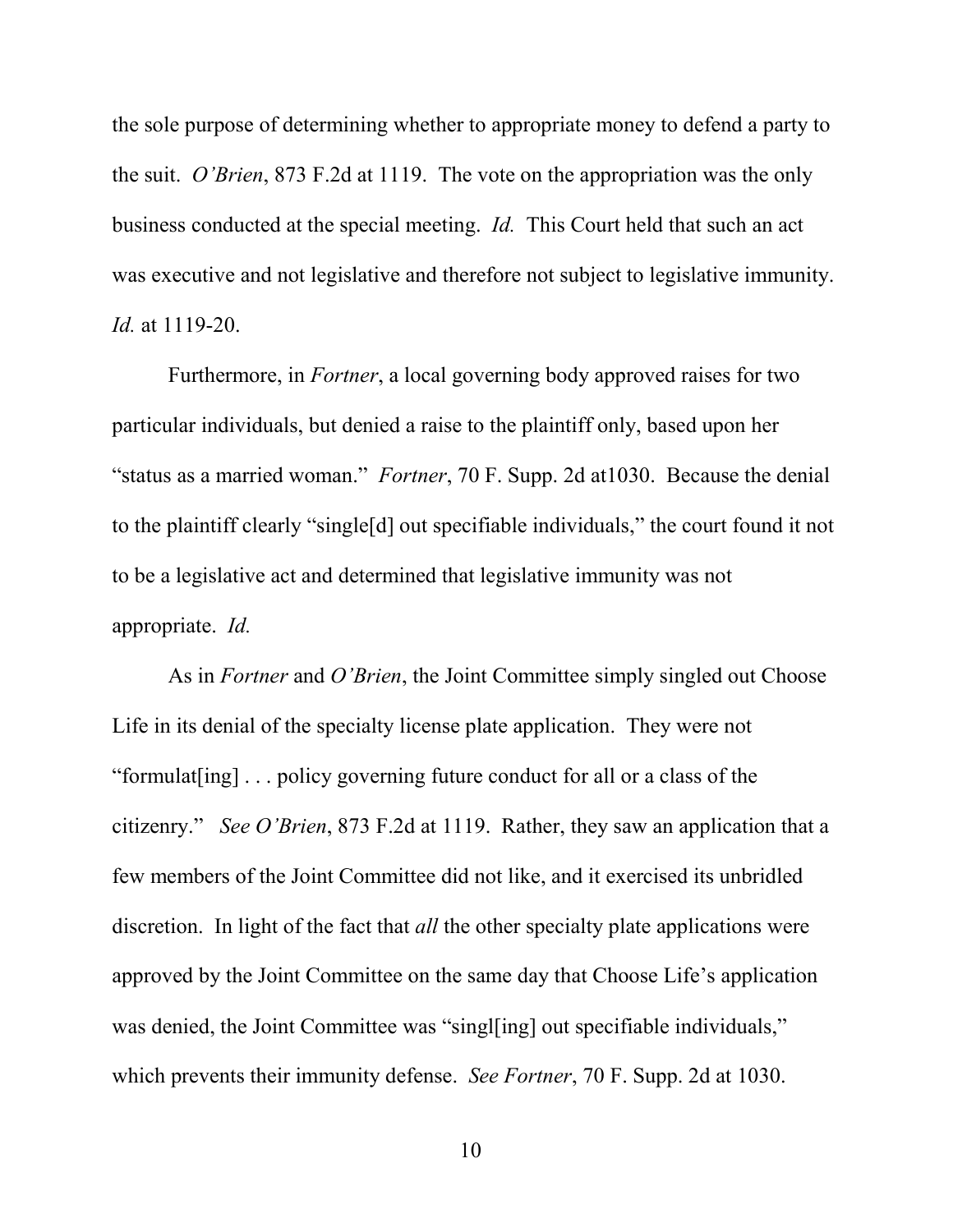Because the Joint Committee was not "acting in a field where legislators traditionally have power to act," legislative immunity is not available to shield the Joint Committee's actions from constitutional scrutiny. See Tenney, 341 U.S. at 379.

### II. PERMITTING PRIVATE CITIZENS TO CARRY THE ABORTION DEBATE TO SPECIALTY LICENSE PLATES IS CONSISTENT WITH THE ACTIONS OF MISSOURI'S GOVERNMENT BECAUSE IT HAS REPEATEDLY PROPOSED, AND OFTEN PASSED, LEGISLATION ADDRESSING ABORTION.

The Joint Committee asserts in its brief that by rejecting the Choose Life specialty plates, the Missouri legislature is "attempt[ing] to avoid entering the abortion arena." (Appellant's Br. 37.) Additionally, the Joint Committee notes that approving the Choose Life specialty plate may possibly convey an "appearance of political favoritism," as well as expose Missouri to the "politically sensitive arena of abortion politics." (Appellant's Br. 36-37.) Your Amicus will first show why history proves that Missouri has not tried to avoid the abortion debate, but instead have enthusiastically engaged in it.<sup>2</sup> Second, your *Amicus* will show that because Missouri has a long history of engaging in the abortion debate the Joint Committee's litigation posture is baseless as to that issue and should be ignored by this Court.

 $\overline{a}$ 

 $2^2$  Not too squeamish about promoting at least one side of the abortion debate, Senator Bray, a member of the Joint Committee denying Choose Life's application for a specialty license plate and named defendant in the instant case, sponsored a bill in 2005 to create a pro-choice specialty plate. (Appellant's Br. 14.)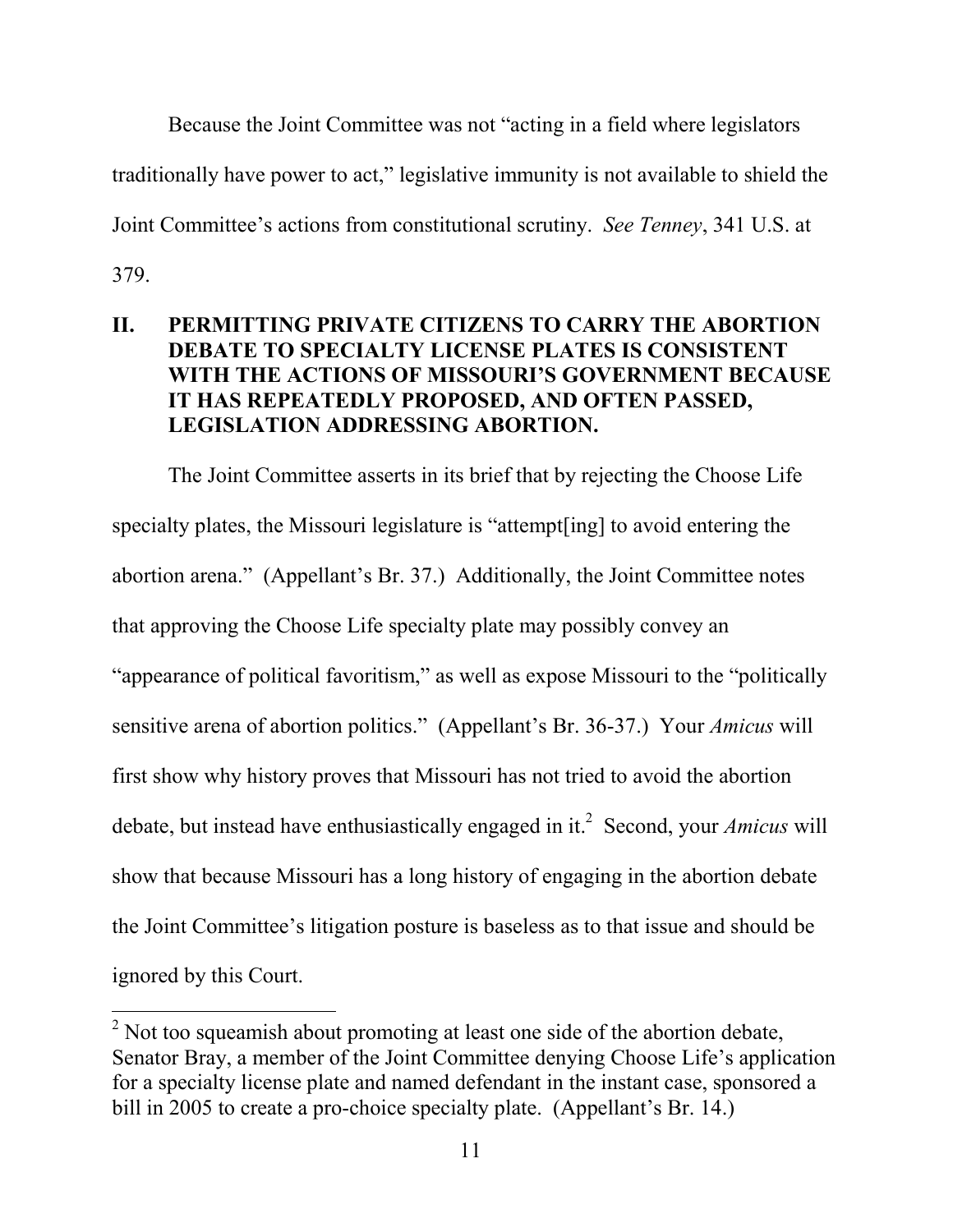A. Since the late 1980s, all three branches of Missouri's government have participated in the abortion controversy, demonstrating the state's willingness to tolerate vigorous and open debate on the matter.

There has been decades-long vibrant and vigorous debate waged within Missouri's government over the abortion question. Such regular and persistent activity serves as first-hand evidence that the Missouri government has not only not ignored the abortion controversy—it has met it head-on.

By way of example, in 1989 the Missouri legislature passed § 1.205 of the Missouri Revised Statutes, a law commonly known as the "life begins at conception" statute. This statute goes to the heart of the abortion debate stating in the preamble that "life begins at conception" and that "unborn children have protectable interests in life, health, and well-being." Mo. Rev. Stat. §§ 1.205.1(1), (2) (LEXIS through 2007 Sess.). When state-employed health professionals sought to overturn the statute on grounds that it was unconstitutional, Missouri successfully defended its law before the United States Supreme Court. Webster v. Reprod. Health Servs., 492 U.S. 490, 501 (1989).

The Missouri legislature further demonstrated its willingness to have its voice heard in the abortion debate in 1999 when it passed the Infant Protection Act, a measure intended to eliminate a procedure colloquially known as "partial birth abortion." Mo. Rev. Stat. § 565.300 (LEXIS through 2007 Sess.). Both houses of the legislature passed the bill, but it was subsequently vetoed by former Governor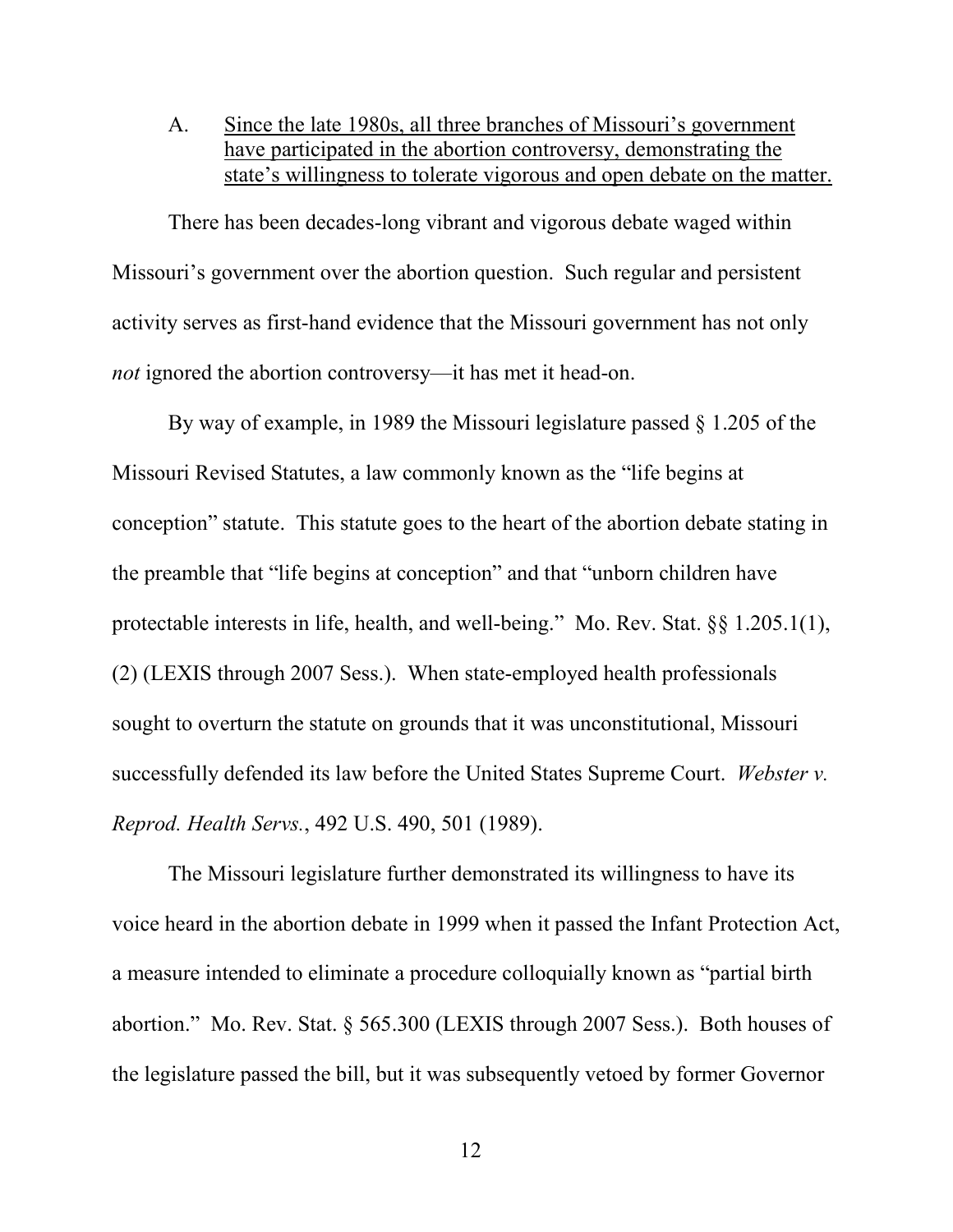Mel Carnahan. Not content to have the people's voice silenced, however, Missouri's house and senate promptly overrode the governor's veto. For original and veto override votes, see http://www.house.mo.gov/content.aspx? info=/bills99/action99/aHB427.htm (last visited July 23, 2008). This ping-pong action between the legislative and executive branches attests to the fact that Missouri is not shy about voicing opinions about this hotly-debated topic.

Finally, in 2005, the legislature passed a law imposing civil penalties against anyone intentionally assisting a minor in getting an abortion without gaining the proper "consents," particularly from the girl's parents. Mo. Rev. Stat. § 188.250.1 (LEXIS through 2007 Sess.). Missouri again successfully defended its law against constitutional challenge in 2007, when the Supreme Court of Missouri upheld the law. Planned Parenthood of Kan. & Mid-Mo., Inc. v. Nixon, 220 S.W.3d 732 (Mo. 2007) (per curiam). $3$ 

As is evident from the above examples, not only has every branch of the Missouri government influenced abortion laws in Missouri, but the debate has often been highly publicized, perhaps even contentious. Yet the government has

 $\ddot{\phantom{a}}$ 

<sup>&</sup>lt;sup>3</sup> One named defendant in *Planned Parenthood, supra*, was Jeremiah W. (Jay) Nixon, Attorney General of Missouri and counsel of record in the instant matter. Although the Attorney General has a duty to defend the state against suit, his office's vigorous and successful defense of several abortion laws rings inconsistent with his argument that "[r]ejection of Choose Life specialty plates keeps the state of Missouri out of the politically sensitive arena of abortion politics." (Appellant's Br. 36.)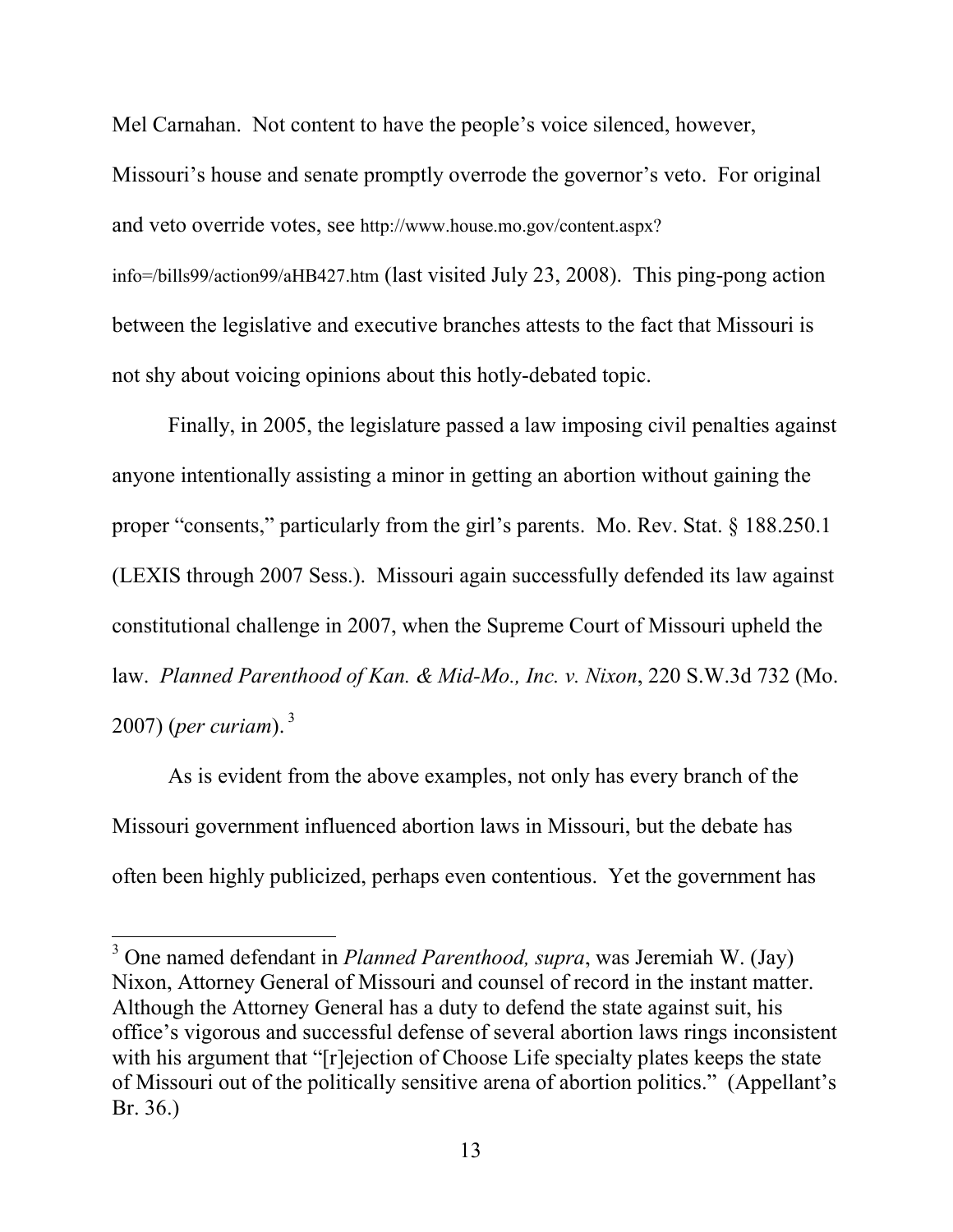not shied away from addressing and making policy decisions about abortion. Permitting another governmentally created forum to continue the debate, albeit with the voices of private citizens this time, is entirely consistent with what Missouri has already been doing for decades.

B. The Joint Committee has engaged in baseless "litigation posturing" by claiming that Missouri wants to ignore and evade the abortion debate when it is evident that the state intends to prominently engage in the abortion debate.

As alluded to above, all advocates are expected to argue strongly on behalf of their clients. Although it would be wrong to punish advocacy that pursued an "aggressive litigation posture," it is quite another situation to assert a baseless posture that the party knows will only amount to wasted time and resources in the end. Lipsig. v. Nat'l Student Mktg. Corp., 663 F.2d 178, 180-81 (D.C. Cir. 1980).

Although promulgated in varied cases and contexts, courts have regularly voiced their disapproval of governmental entities tacking one direction prelitigation, only to disingenuously reverse course when it appeared to benefit them in the midst of litigation. The term "litigation position" is perhaps most commonly encountered in litigation arising under the Equal Access to Justice Act (EAJA) in cases deciding whether attorneys' fees and expenses should be awarded. The Act, on its face, requires an analysis of the reasonableness of the government's "position." In 1984, the Ninth Circuit noted a then-current circuit split on whether to follow a theory of "litigation position" or of "underlying action," the former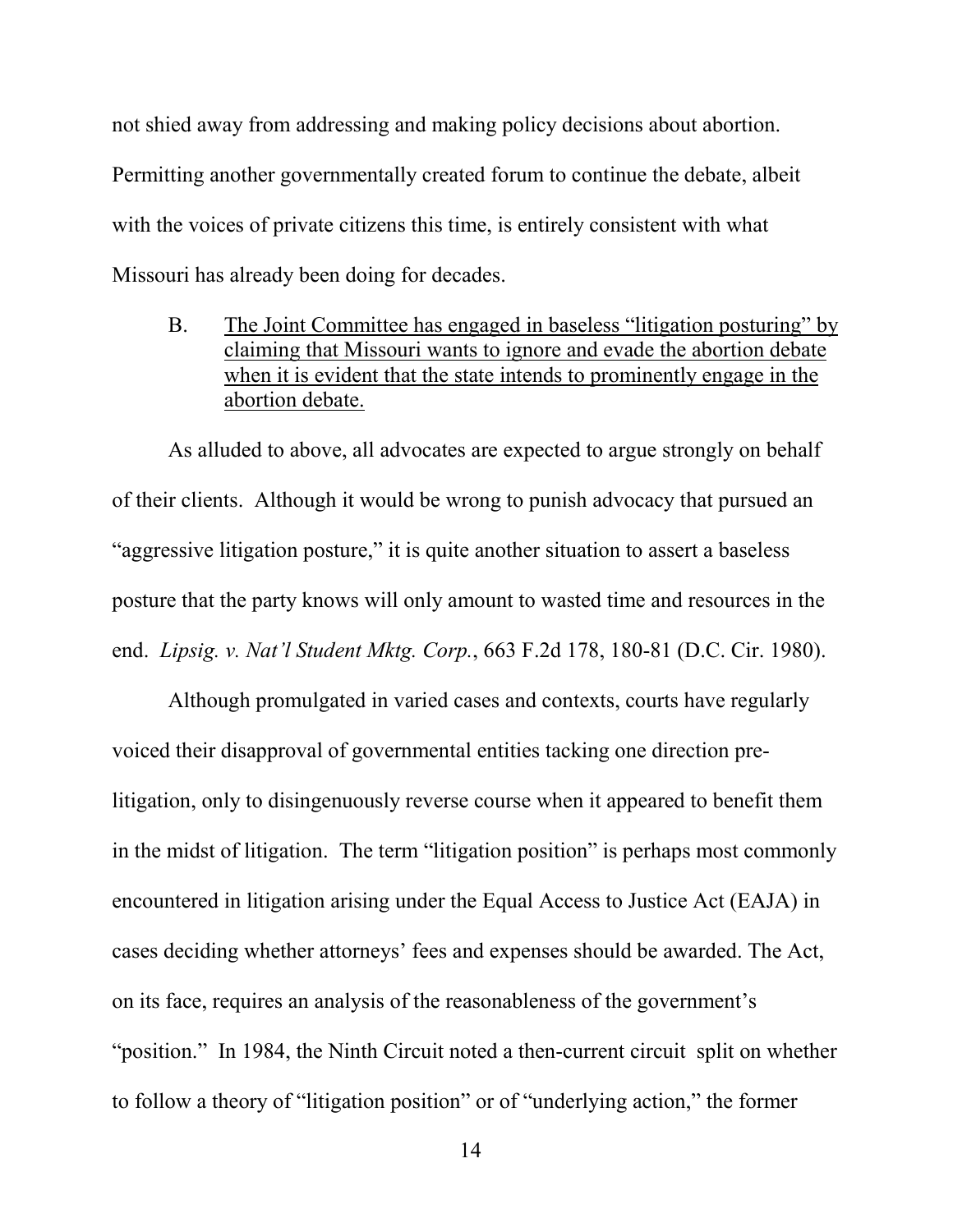evaluating a governmental agency's stated position on a matter at the time of the litigation, the latter evaluating the agency's litigation posture in light of the totality of its actions, including its pre-litigation actions. Rawlings v. Heckler, 725 F.2d 1192, 1195-96 (9th Cir. 1984).

This Court, citing the Ninth Circuit, came down on the side of "the underlying action" theory, holding that it would look at the "totality of the circumstances," including both pre-litigation and litigation positions. Iowa Express Distribution, Inc. v. NLRB, 739 F.2d 1305, 1308-10 (8th Cir. 1984). This Court noted that "[i]f [it] were to limit [its] consideration of the government's position to merely the stance taken in litigation, no matter how outrageous the underlying governmental action, the government would be absolved from liability if Justice Department litigators acted reasonably." Id. at 1309. Congress agreed with this and other Courts when it amended the EAJA in 1985 to explicitly state that the government's position "means, in addition to the position taken by the agency in the adversary adjudication, the action or failure to act by the agency upon which the adversary adjudication is based . . . ." Equal Access to Justice Act, Pub. L. No. 99-80, 5 U.S.C. § 504 (amended 1985).

However, EAJA cases are not the only cases in which courts have analyzed a party's litigation position or litigation posture. Mere positioning or posturing is frequently rightly ignored. For example, in a Chevron deference case, the United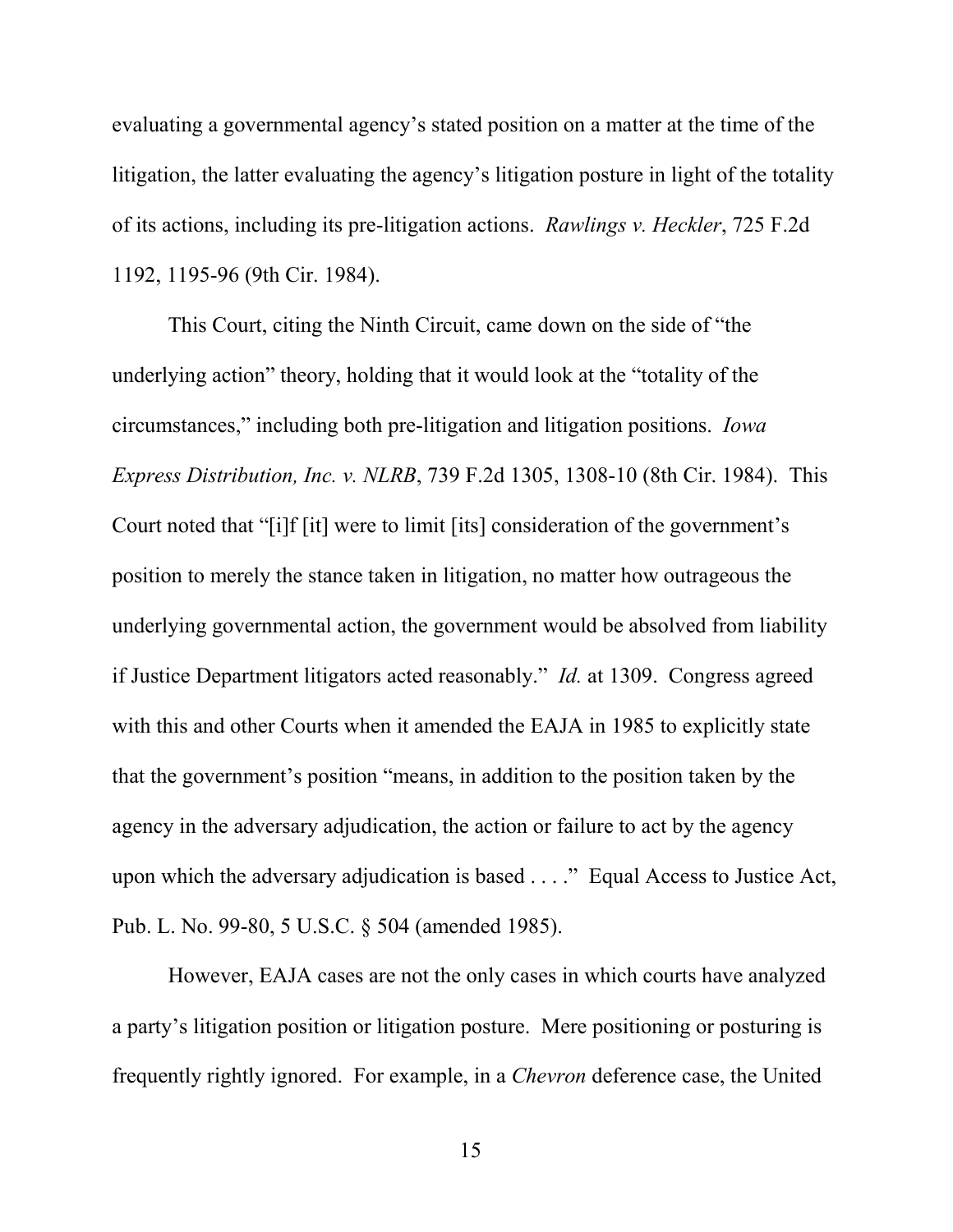States Supreme Court refused to give deference to the Secretary of Health and Human Services' interpretation of a law different from an interpretation previously advocated. Bowen v. Georgetown Univ. Hosp., 488 U.S. 204, 212-13 (1988). The Court chided the Secretary for advocating "what appear[ed] to be nothing more than an agency's convenient litigating position." Id.

Similarly, passing on whether the General Accounting Office (GAO) had provided evidence of a consistent interpretation or practice, the United States Supreme Court noted with disapproval the contrast between the GAO's litigation posture at the hearings and its previous expressions of opinions. Bowsher v. Merck & Co., 460 U.S. 824, 839 (1983).Perhaps one of the strongest Supreme Court denunciations of litigation posturing came from Justice Marshall, writing in dissent in Jean v. Nelson, 472 U.S. 846, 865-66 & nn.5-6 (1985) (Marshall, J., dissenting). Justice Marshall noted that the Solicitor General's assertions before the Supreme Court differed from those made by the government at trial which differed from the actual governmental policy. Marshall noted that such "*post hoc* rationalization[s should be] entitled *no weight.*" *Id.* at 866 n.5 (emphasis added). The majority disagreed that the government engaged in post hoc rationalizations, but presumably would have similarly given them no weight if convinced that that is what they were. See, id. at 856 & n.3.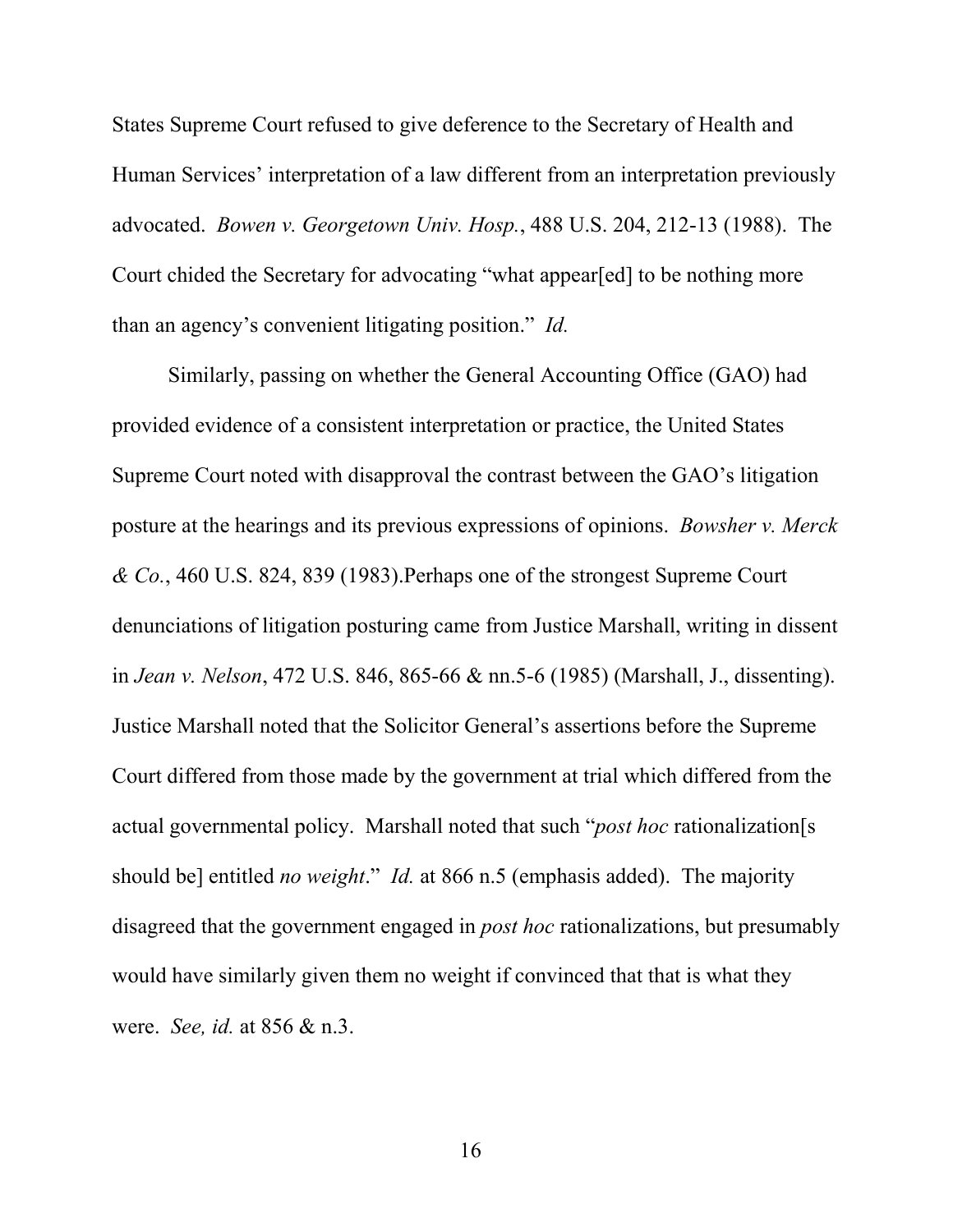As noted above, this Court has taken a strong stance against mere litigation posturing in the EAJA context. It has not hesitated to do the same thing in other contexts. For example, in an age discrimination case against a corporation, this Court noted that an executive's statements were relevant to the case, and that for the corporation defendant to downplay them as merely off-handed and nonconsequential was "false positioning" for the litigation. Morse v. S. Union Co., 174 F.3d 917, 922 (8th Cir. 1999).

Another common context in which courts often ignore litigation positions is in Establishment Clause cases. There, courts reject governments' proffered purposes under the Lemon test's purpose prong when they conclude that the proffered purpose is a sham. See, e.g., McCreary County v. ACLU, 545 U.S. 844, 859-61 (2005) (citing Lemon v. Kurtzman, 403 U.S. 602, 612 (1971)). Some courts explicitly put this in terms of rejecting litigation positions. See, e.g., Paulson v. Abdelnour, 145 Cal. App. 4th 400, 425 (Ct. App. 2006) (discussing both the case before it and *McCreary County* in terms of whether the respective government's proffered purposes were mere litigation posturing). Sometimes even governmental actions are seen as mere litigation posturing if they were taken for the sole reason of impacting the outcome of litigation. See, e.g., ACLU of Ky. v. Rowan Co., 513 F. Supp. 2d 889, 904 (N.D. Ky. 2007) (noting "a question as to whether the county's stated purpose is a mere litigation position  $\dots$ "); ACLU of Ky. v.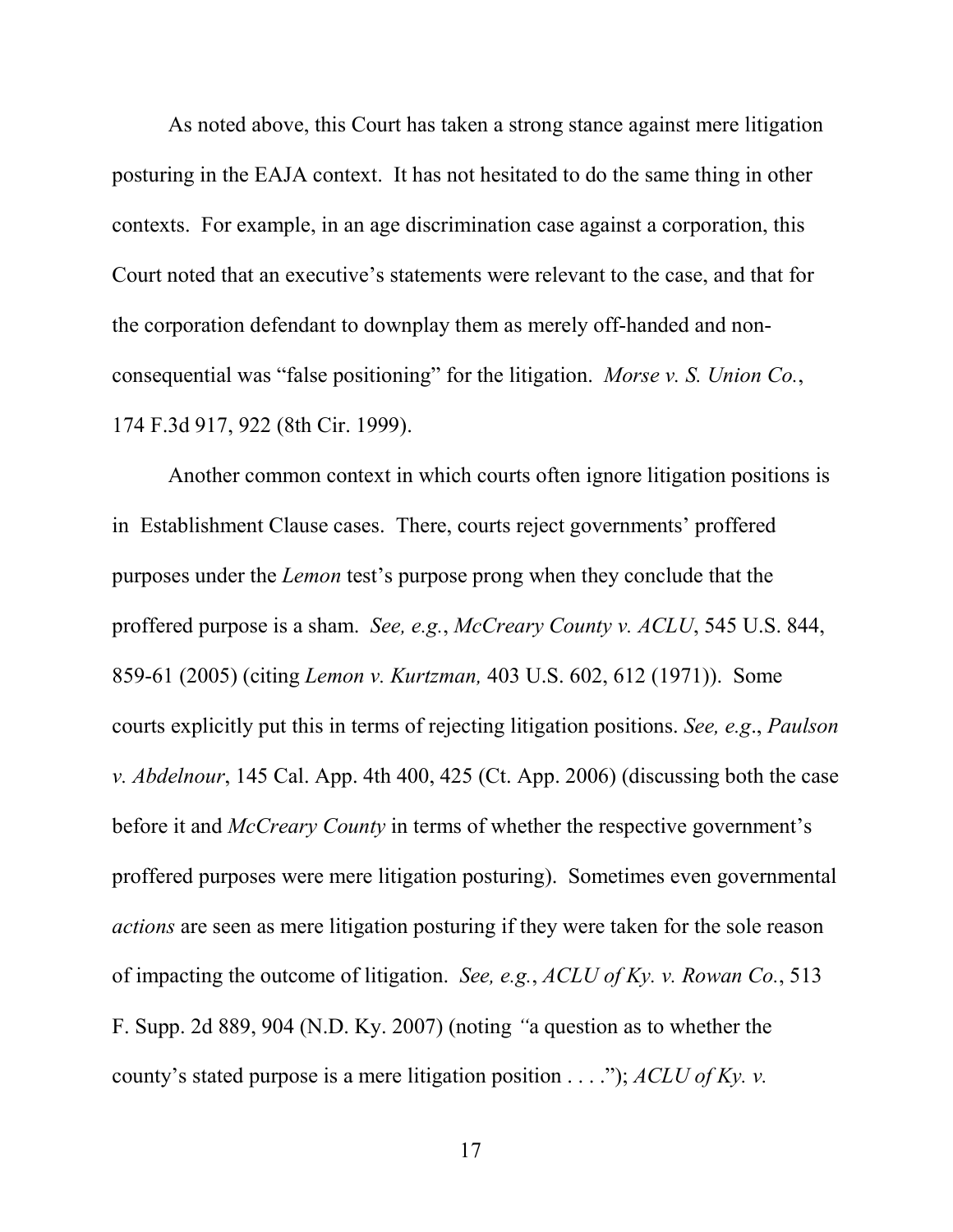Garrard Co., 517 F. Supp. 2d 925 (E.D. Ky. 2007) ("this stated purpose does not appear to be anything other than a mere litigation position . . . .").

Just as courts have criticized and ignored arguments (and actions) made by governmental parties when the positions were contrary to previously stated positions and were simply advanced for the purpose of a new round of litigation, so should this Court see behind the current stated position of the Joint Committee namely that it denied Choose Life's application because it was trying to "avoid entering the abortion arena" (Appellant's Br. 36-37). There exists substantial evidence that the state of Missouri is, and has been, engaged in a lengthy abortion policy debate. The defendants here, in addition to being members of the Joint Committee, are all either legislators or employees of the executive branch. They knew or should have known of Missouri's long-standing history of addressing head-on the abortion controversy, yet the Joint Committee would have this Court believe that the state of Missouri is just not interested in the topic.

What seems just as likely is that several members of the Joint Committee, who happen to favor abortion rights, are dissatisfied that the legislature, through several laws, and now the people, through a specialty license plate, have been succeeding in advancing a decidedly more pro-life platform. Whatever the reason,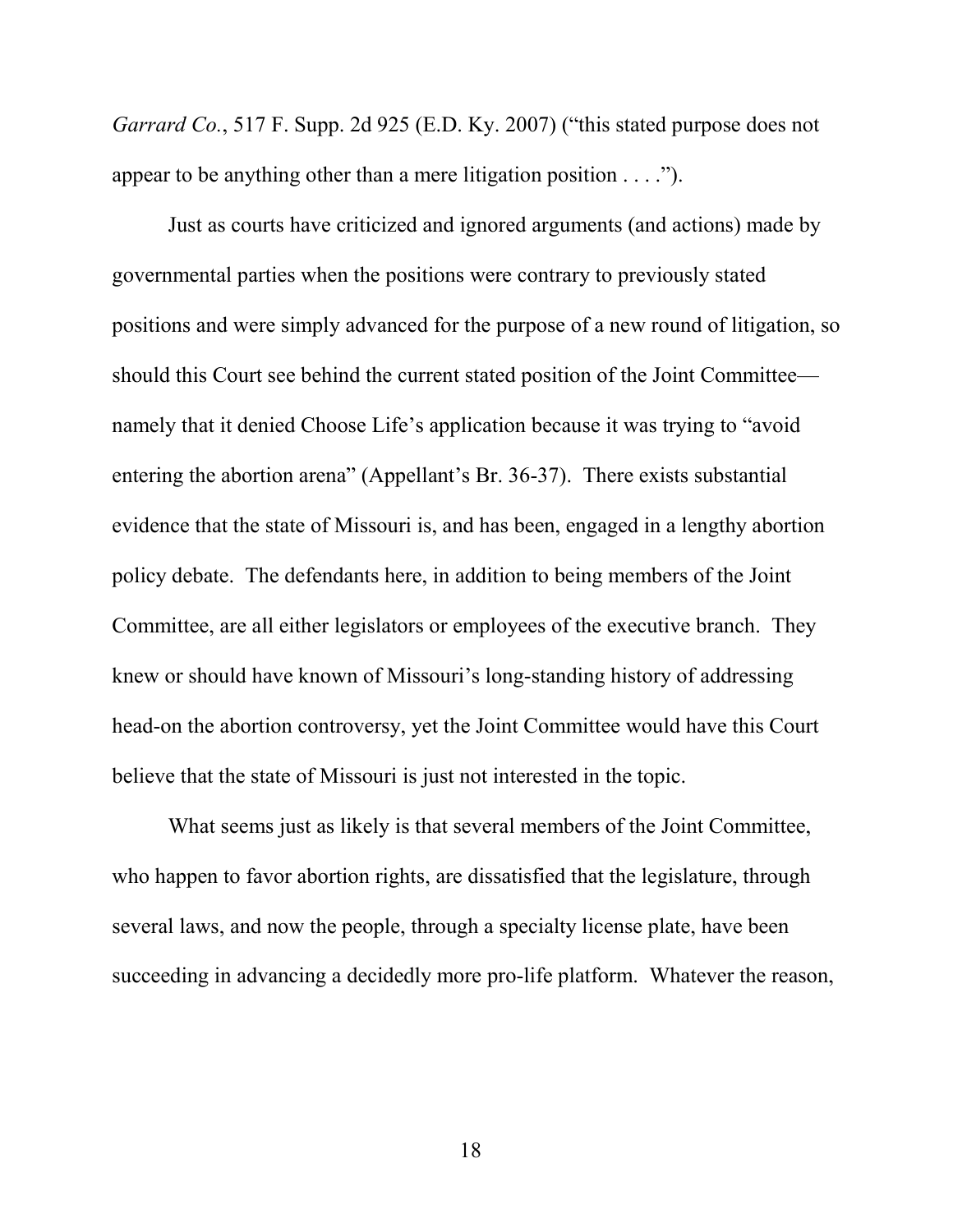the Joint Committee's legal strategy is not simply advocacy—it is baseless litigation posturing and plainly untrue.<sup>4</sup>

Considering that the Joint Committee's attempt to paint Missouri as apprehensive or reluctant to participate in the abortion issue when she clearly is not, this Court should ignore Joint Committee's arguments to that end, recognizing that a specialty plate permitting private speakers to weigh-in on the abortion debate is consistent with Missouri's high tolerance for engaging in the matter.

#### **CONCLUSION**

For the foregoing reasons, this Court should affirm the District Court's judgment.

> Respectfully submitted This 23rd day of July 2008

Steven W. Fitschen Counsel of Record for Amicus Curiae The National Legal Foundation 2224 Virginia Beach, VA 23454 (757) 463-6133

\_\_\_\_\_\_\_\_\_\_\_\_\_\_\_\_\_\_\_\_\_\_\_\_\_\_\_\_\_\_\_

 $\overline{a}$ 

<sup>&</sup>lt;sup>4</sup> It also further highlights the strength of one of Choose Life's main points that the Joint Committee simply placed a content-based restriction on Choose Life's speech and had not even an important governmental interest in doing so.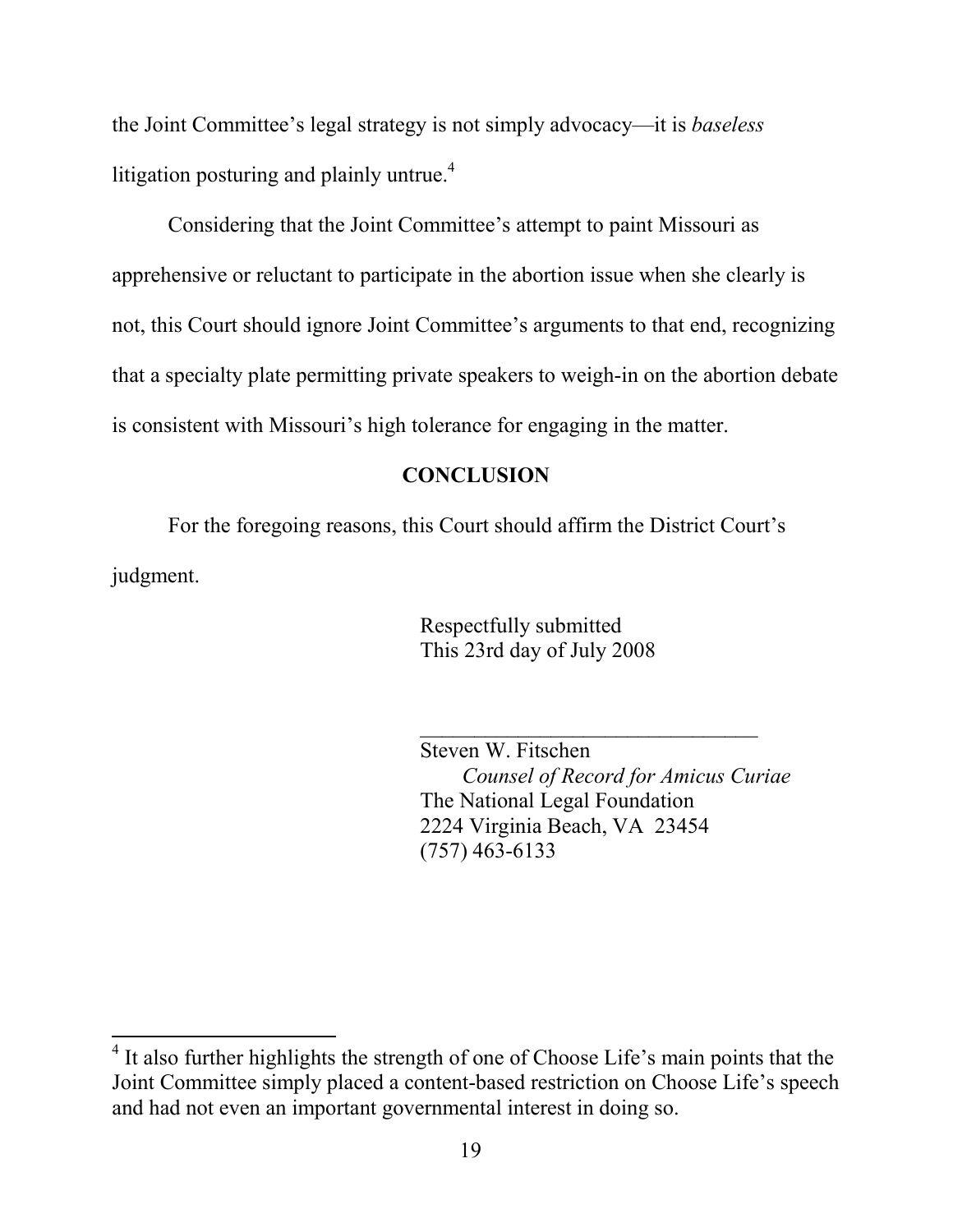#### CERTIFICATE OF SERVICE

I hereby certify that I have duly served the attached Brief Amicus Curiae of The National Legal Foundation in the case of Roach, et al. v. Davis, et al., No. 08- 1429, on all required parties by depositing two paper copies and an electronic copy on compact disc in the United States mail, first class postage, prepaid on July 23, 2008, addressed as follows:

Joel L. Oster Alliance Defense Fund 15192 Rosewood Leawood, KS 66224 Counsel for Plaintiffs-Appellees

Jeremiah W. (Jay) Nixon Attorney General Joel E. Anderson Assistant Attorney General P.O. Box 899 Jefferson City, MO 65102 Counsel for Defendants-Appellants

Steven W. Fitschen Counsel of Record for Amicus Curiae The National Legal Foundation 2224 Virginia Beach Boulevard, Ste. 204 Virginia Beach, Virginia 23454 (757) 463-6133

 $\overline{\phantom{a}}$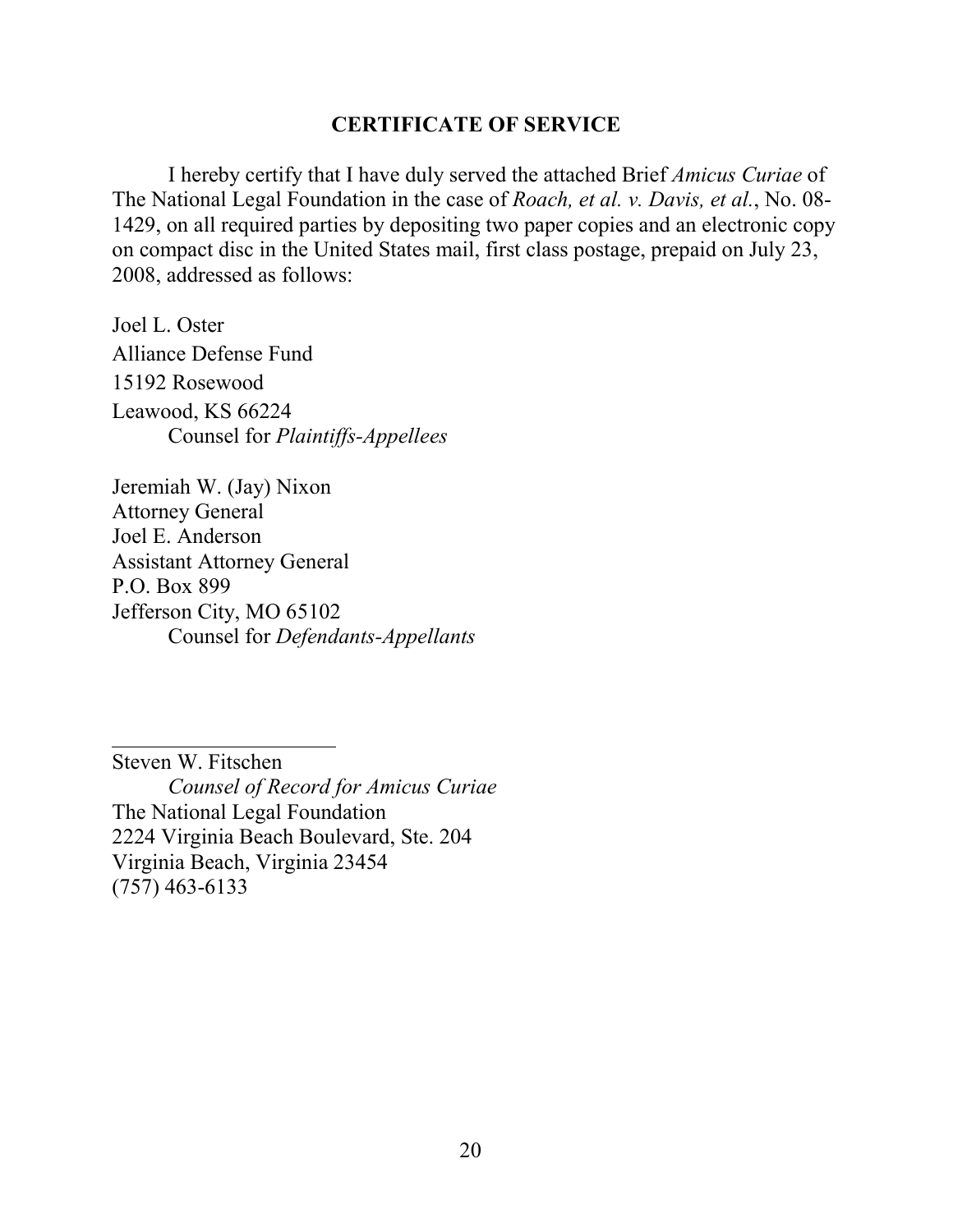### CERTIFICATE OF COMPLIANCE

- 1. This brief complies with the type-volume limitation of Fed. R. App. P. 32(a)(7)(B) because this brief contains 4,137 words, excluding the parts of the brief exempted by Fed. R. App. P.  $32(a)(7)(B)(iii)$ .
- 2. This brief complies with the typeface requirements of Fed. R. App. P.  $32(a)(5)$  and the type style requirements of Fed. R. App. P.  $32(a)(6)$ because this brief has been prepared in a proportionally spaced typeface using Microsoft Office Word 2007 in Times New Roman font, 14 pt. for the main body text, 14 pt. for footnote text.

Dated this  $23^{rd}$  day of July, 2008

Steven W. Fitschen Counsel of Record for Amicus Curiae The National Legal Foundation 2224 Virginia Beach Boulevard, Ste. 204 Virginia Beach, Virginia 23454 (757) 463-6133